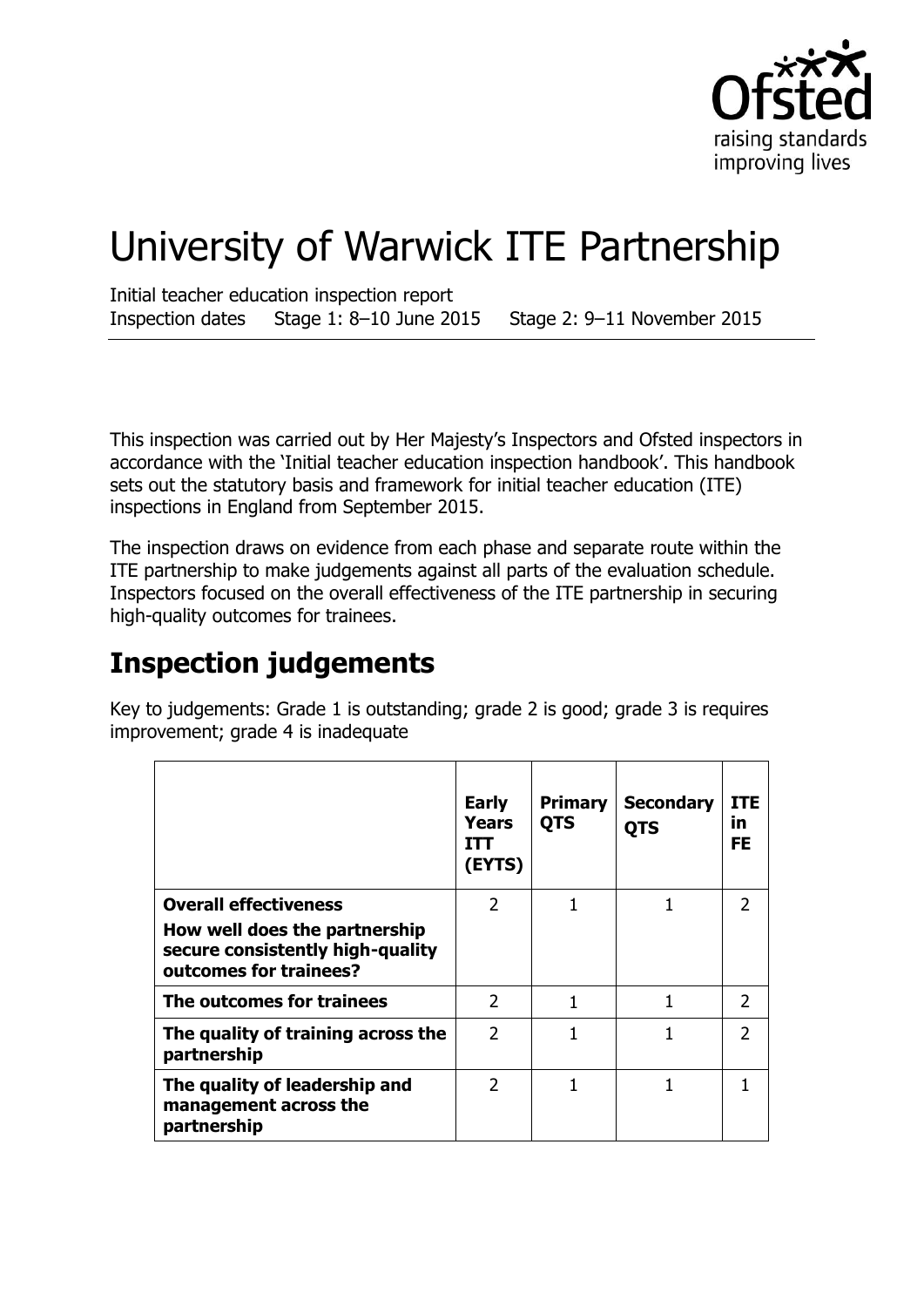

## **Overview of the ITE partnership**

The overall effectiveness of the ITE partnership is good in early years initial teacher training (ITT); outstanding in primary; outstanding in secondary and good in further education.

This is because outcomes for trainees, the quality of training and the effectiveness of leadership and management are at least good in all phases. They are outstanding in the primary and secondary phases. In the further education phase, the effectiveness of leadership and management is outstanding.

## **Key findings**

- Outcomes for trainees are at least good in all phases because training is at least good in all phases and all trainees receive high-quality support.
- Critical reflection, confidence and high standards in personal and professional conduct are characteristics of trainees in all phases.
- Former trainees in early years settings and further education colleges and newly qualified teachers (NQTs) in primary and secondary schools are rated highly by their employing institutions.
- The partnership makes a significant contribution to teacher supply and to the school and college improvement agenda in the local area.
- Trainees, former trainees and NQTs have high expectations for those they teach and focus very well on promoting their learning and progress.
- Leaders embrace and anticipate change positively and successfully.

## **To improve, the ITE partnership should:**

■ Ensure quality assurance and enhancement processes across all phases are as rigorous and robust as they are in the best.

## **Information about this ITE partnership**

- The partnership is a very well-established provider of initial teacher education in the Midlands region.
- $\blacksquare$  The partnership offers teacher training for early years, primary, secondary and further education phases.
- Early years initial teacher training  $(0-5$  years) is delivered via three routes: university-led, employer-based and assessment only.
- **Primary initial teacher education routes include the Post Graduate** Certificate in Education (PGCE) for the 3–7 (early years) age group and for the 5–11 (primary) age group. The primary (5–11) route includes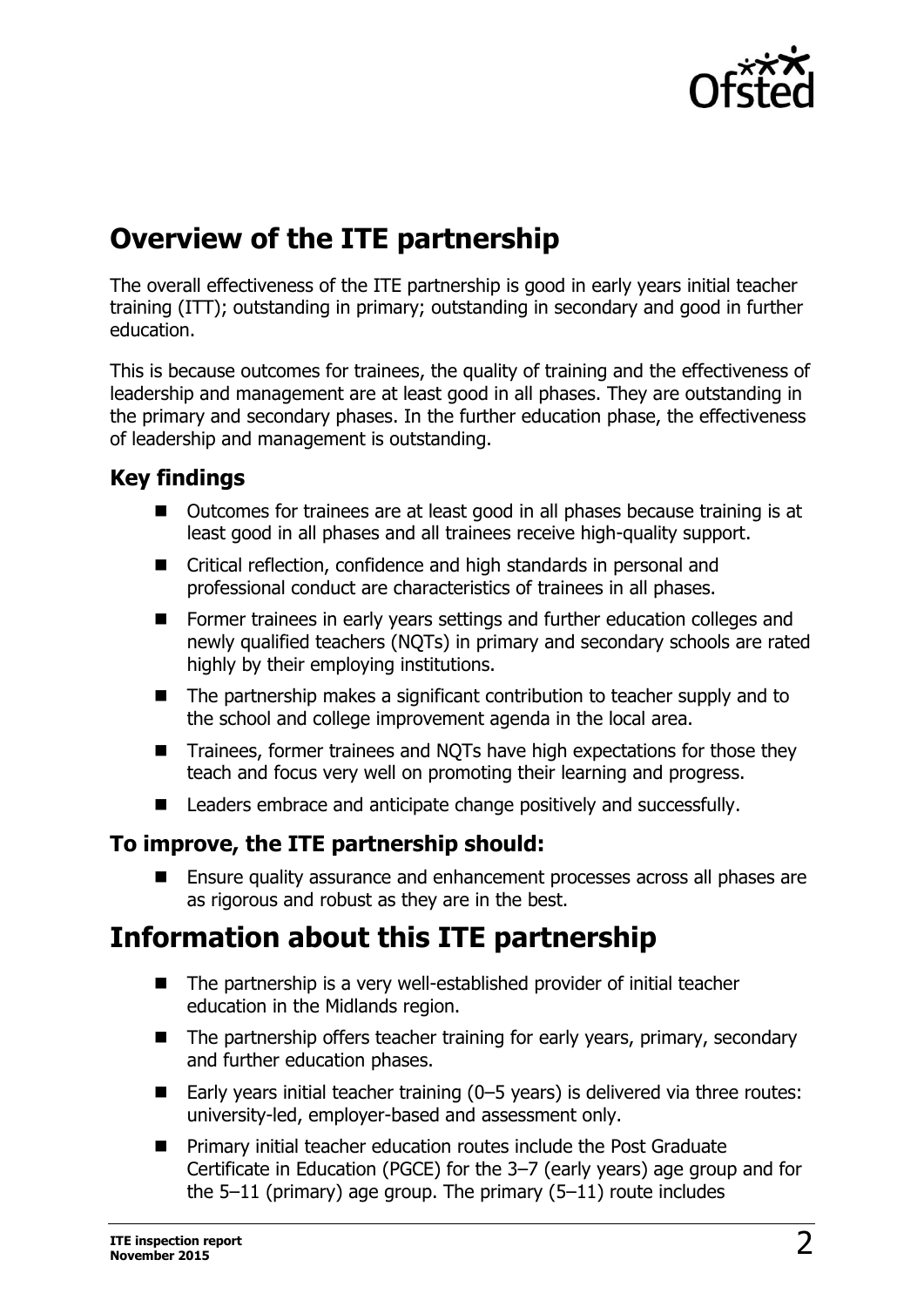

university-led PGCE core and school-led School Direct training and salaried programmes.

- The secondary initial teacher education route includes a university-led PGCE core 11–18 programme and school-led PGCE School Direct training and salaried programmes. The School Direct programmes cover the 11–16 age range.
- Initial teacher education for further education is delivered through twoyear, part-time in-service courses validated by the university. Courses lead to the Level 5 Diploma in Education and Training (DET).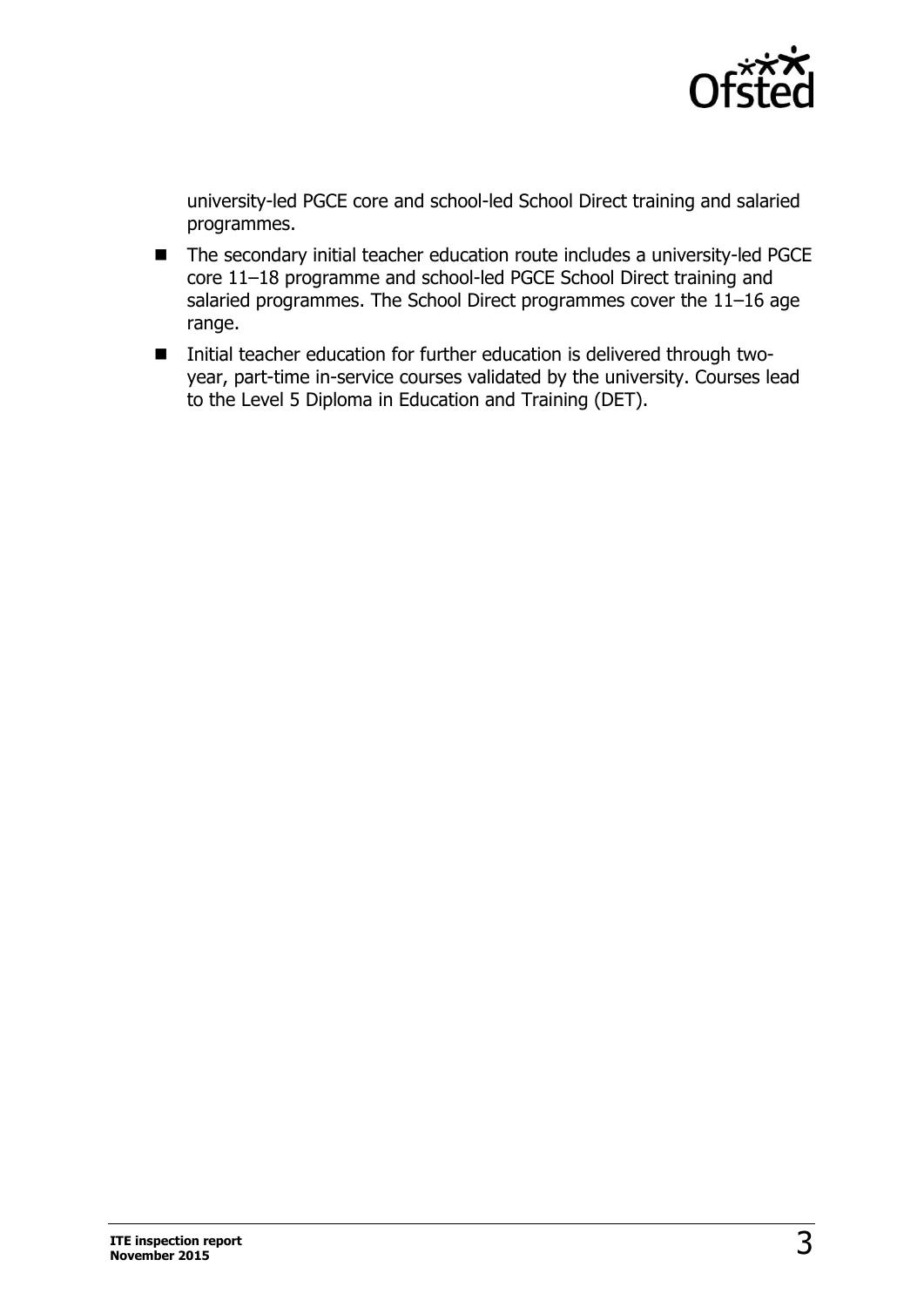

## **The early years ITT phase**

## **Information about the early years ITT partnership**

- The university is in the second year of providing training for graduates leading to early years teacher status (0–5 years).
- It offers three routes: university-led, employer-based and assessment only. In 2014/15, nine trainees undertook a year's full-time programme based at the university. The university also worked with the Best Practice Network to oversee the quality of training and assessment of 13 trainees who followed the graduate employment-based route. No trainee followed the assessment-only route.
- From September 2015, seven graduate trainees are undertaking 12 months' full-time, university-led training and 12 trainees are taking the employmentbased route with training and assessment by the university.
- $\blacksquare$  The university works in partnership with more than 20 early years settings. Two nursery school alliances joined the partnership in September 2015.

## **Information about the early years ITT inspection**

- One inspector led stage 1 of the inspection and another led stage 2.
- During stage 1, the inspector observed the teaching of three trainees who were following the full-time, university-led route. All three were on placement in Reception classes in maintained schools. The observations were conducted jointly with school-based mentors.
- During stage 2, the inspector observed the teaching of three former trainees; two had followed the employment-based route and one the fulltime, university-led route. One observation was conducted jointly with the school's deputy headteacher. The inspector also held a telephone discussion with the mentor of a current employment-based trainee.
- At both stages, inspectors met with programme leaders, managers and leaders of partnership settings, and current and former trainees. The inspectors reviewed a wide range of evidence, including self-evaluation and improvement plans, training documents, handbooks, information relating to trainees' progress and outcomes, and the responses to the Ofsted online trainee survey and the university's own survey.
- Inspectors reviewed documentation relating to statutory safeguarding as well as compliance with the early years initial teacher training requirements.

## **Inspection team**

Mark Williams, Senior Her Majesty's Inspector, lead inspector, stage 1 Sonja Øyen, Ofsted Inspector, lead inspector, stage 2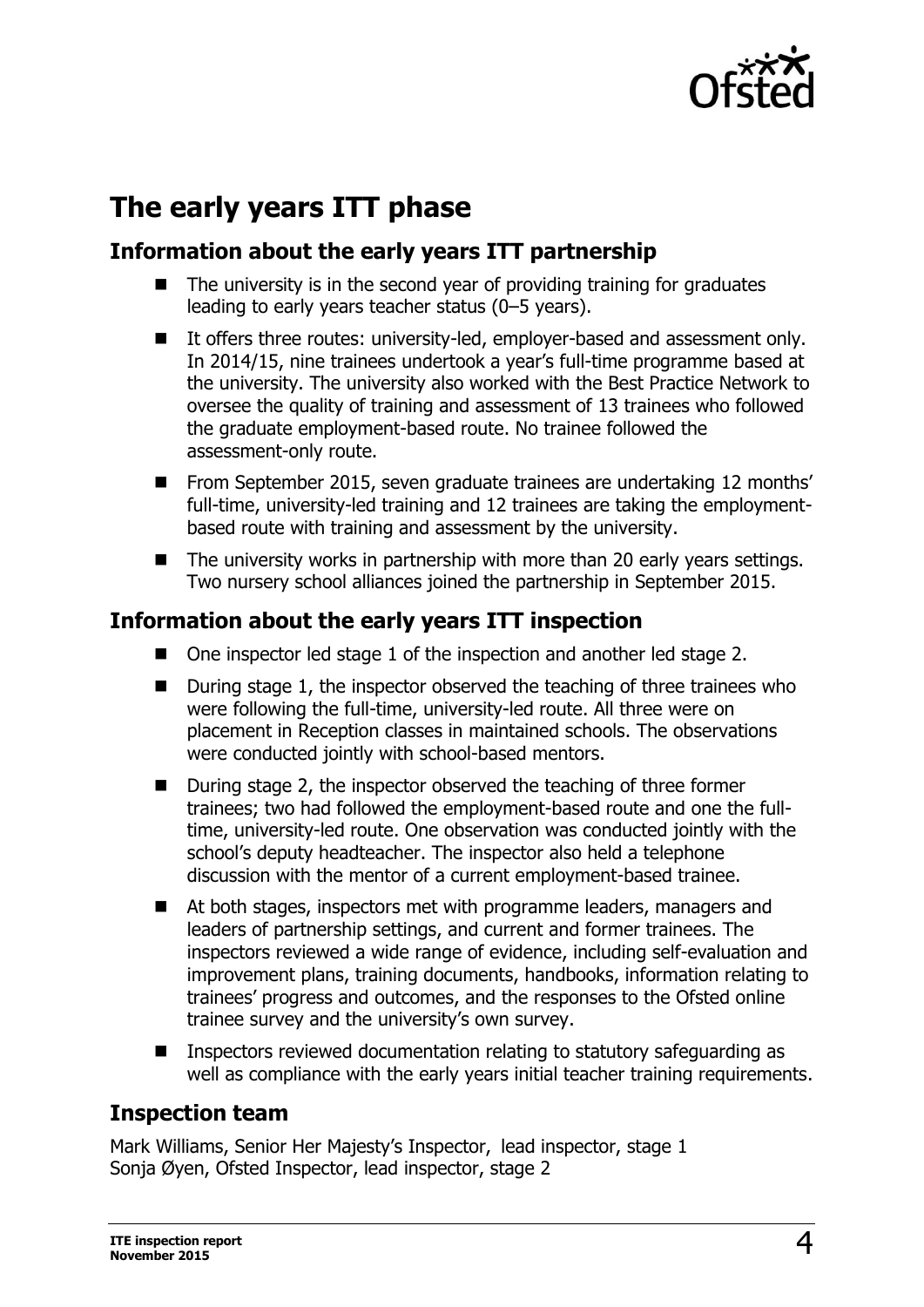

## **Overall effectiveness <b>Grade:** 2

## **The key strengths of the early years ITT partnership are:**

- Good-quality training that boosts trainees' confidence in their abilities and fosters enthusiastic early years teachers who reflect critically on their teaching and show a high level of professional and personal conduct.
- $\blacksquare$  The strong emphasis on early reading, mathematics and science, which ensures that trainees gain a secure understanding of childhood development, how young children learn and how best to promote each child's progress, particularly in communication, language and literacy, which are local issues.
- Robust recruitment and selection procedures that result in trainees who have a high level of aspiration, commitment and willingness to direct their own learning.
- Overall good-quality mentoring and timely, tailored support, which ensure that trainees progress well in meeting the teachers' standards (early years). Trainees quickly gain employment, make a smooth transition into working with young children and influence the practice of others. Former trainees are benefiting from continued contact, support and professional development from the university.
- Leaders who are quick to review the effectiveness of provision and to take prompt action to improve the quality of trainees' training. They share a clear vision of excellence and a firm determination to heighten the value locally of early years teacher status.

The significant investment of time and expertise of the head of primary teacher education, the programme leader and early years tutors, together with close links to other well-established teacher training routes in the university, which together give the programme a high profile. The partnership is young but growing stronger as more early years settings choose to be involved in training.

#### **What does the early years ITT partnership need to do to improve further?**

#### **The partnership should:**

- Improve the outcomes for trainees, especially in those teachers' standards (early years) that require trainees to demonstrate a clear understanding, and those that require them to lead.
- Resolve inconsistencies in mentoring so that all trainees receive highquality, constructive feedback on the impact of their teaching on children's development and are set challenging targets that enable them to make optimal progress in meeting the teachers' standards (early years).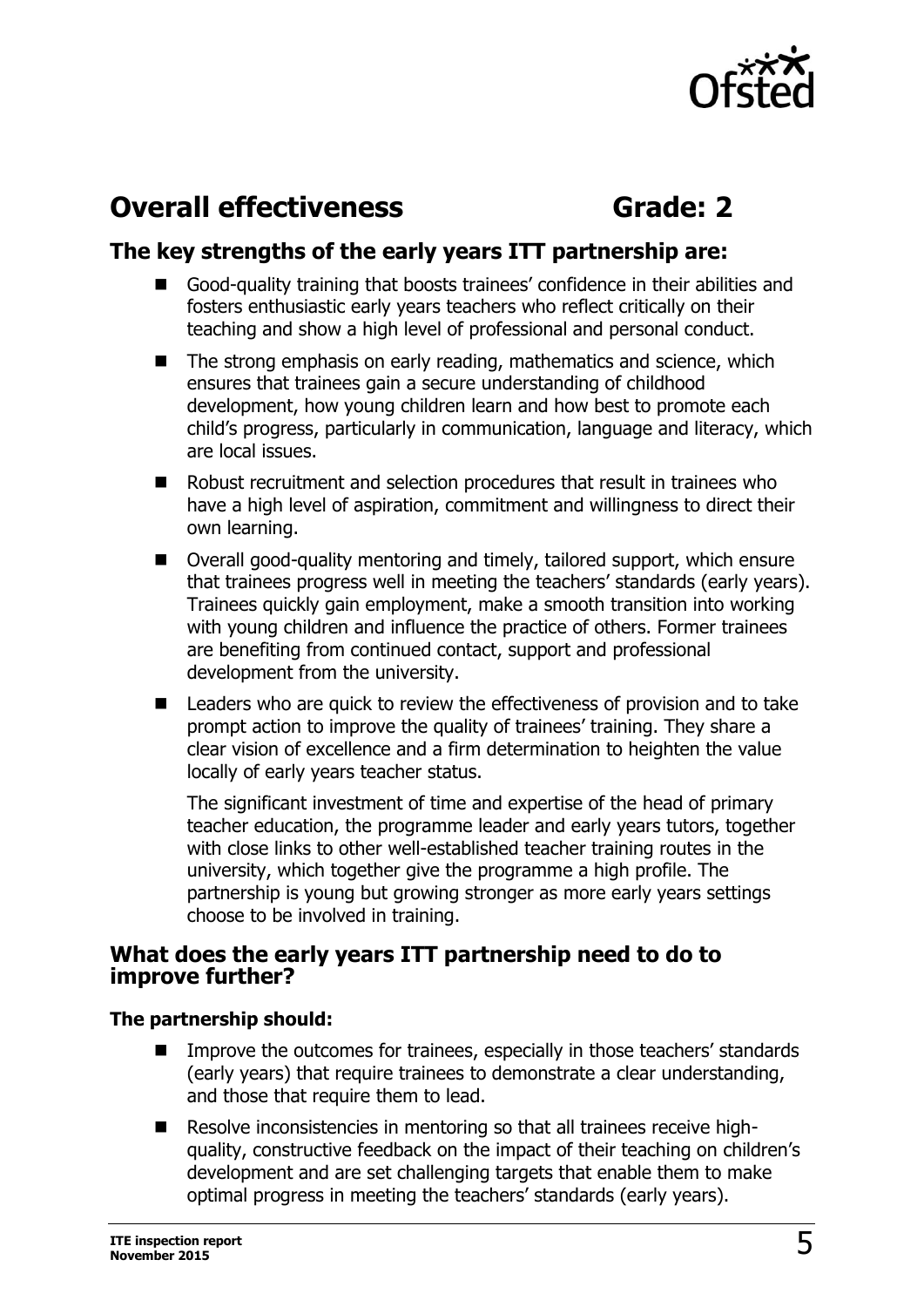

## **Inspection judgements**

- 1. The overall effectiveness of early years initial teacher education is good and improving. The partnership is growing, widening the opportunities for trainers and trainees to benefit from practice in a range of early years settings locally and regionally, including those in challenging circumstances. Clear, determined leadership underlined by a shared vision of excellence and effective recent action place the partnership in a strong position to lift the quality and consistency of training and to improve outcomes for all trainees.
- 2. Trainees are highly satisfied with the quality of the training overall and particularly with how it boosts their self-confidence and depth of knowledge of child development. Former trainees referred to 'feeling reassured that what they were doing was right', and to the many ideas gained from the training that they were now implementing. Employers pointed out that current and former trainees had a positive influence on the practice of others; one referred to the raising of expectations and another to innovative, outdoor learning. One employer with a large number of early years settings is considering how the gained skills, knowledge and ideas of a former trainee may benefit the whole organisation. Employment rates are high and several former trainees who followed the employment-based route have gained promotion to leadership roles. Others seeking their first post were 'head-hunted' to teach in Reception classes in schools. Leaders continue to offer support and training opportunities to former trainees, some of whom are already working to gain qualified teacher status.
- 3. Leaders are committed to making early years initial teacher education the best it can be, and to meeting a local need for qualified early years teachers. Effective recruitment is evident in the good take-up by graduate trainees who are already employed in early years settings, as well as trainees who opt for this programme rather than other routes into teaching. Former trainees and employers endorse the programme, which is attracting a good level of interest, with successful applications from males and members of minority ethnic groups.
- 4. Robust selection procedures are reflected in trainees who are highly committed, enthusiastic and willing to direct their own learning. Trainees understand the demands of the programme. They enhance their subject knowledge through reading, consulting others, observations and assignments, often deliberately selecting an area where they have less professional experience, such as working with babies. The helpful support from mentors, tutors and leaders ensures that trainees make good progress in meeting the teachers' standards (early years). Trainees praise the tutors for their ready availability and their willingness to advise and guide. Such timely support had helped trainees to overcome problems that affected their progress. A few trainees withdrew in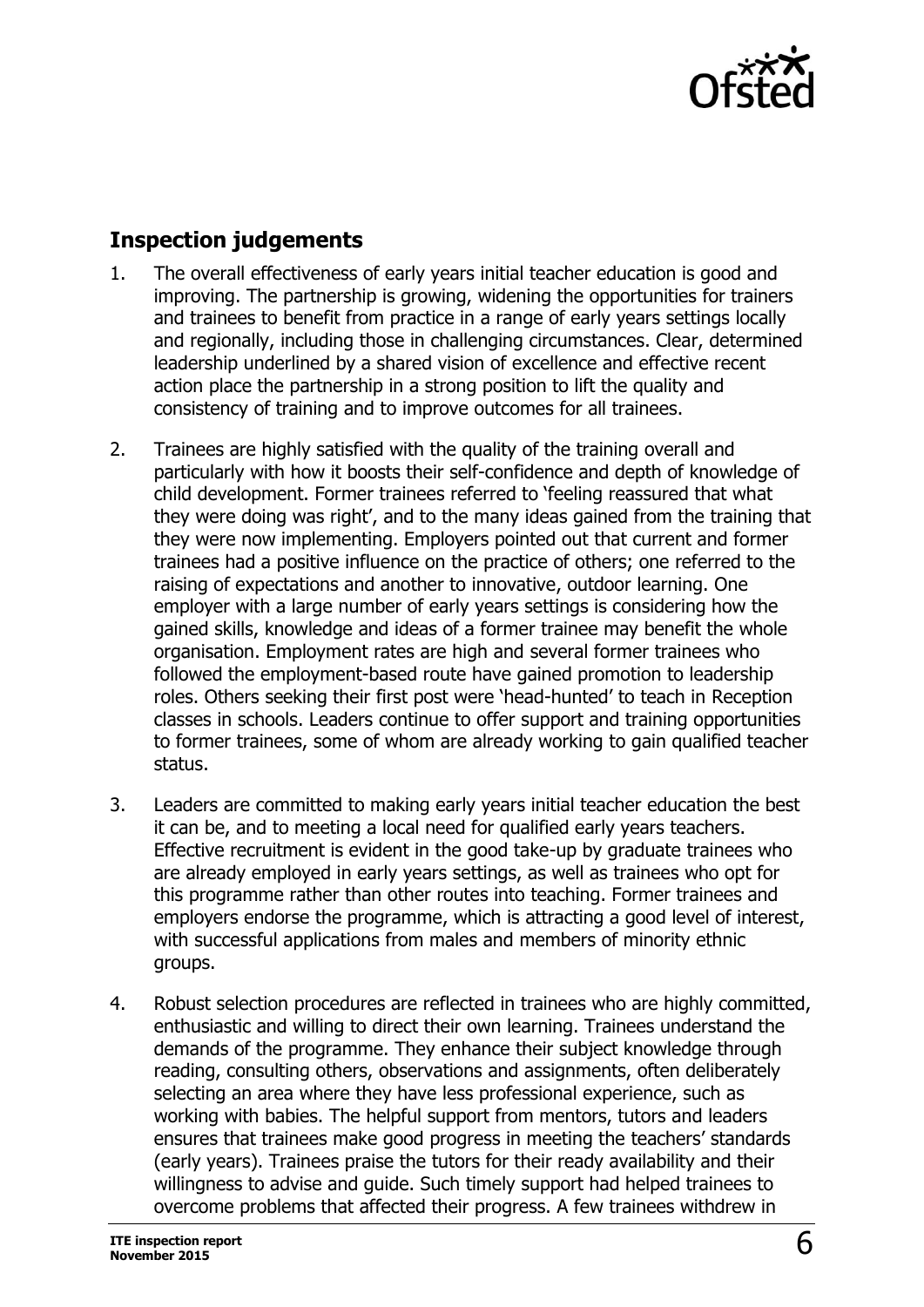

2014/15 for varying, known reasons. The small number of trainees who deferred completion are expected to complete the programme by the end of 2015.

- 5. Overall, the attainment of one in three trainees was judged to be outstanding at the end of the initial programme. The profile of attainment of trainees following the employment-based route was not as strong as that of the university-based trainees. However, all trainees show real strength in some standards. For example, a common strength is the trainees' high level of personal and professional conduct. Trainees build good relationships with children and their families and understand the importance of working together to foster, assess and record children's development and progress. Trainees are notably conscious of their role in safeguarding children and promoting their well-being. They are very aware of national priorities, including the promotion of British values and the Prevent strategy. Trainees and former trainees model politeness and fairness, often asking the children for their opinions and encouraging them to consider and accept the views and behaviours of others.
- 6. Leaders know that, in the programme's first year, some inconsistencies in mentoring led to variability in the level of challenge and quality of feedback given to trainees. For instance, targets set did not always link closely enough to the teachers' standards (early years) to enable trainees to lift the quality of their teaching and make rapid progress. The university quickly identified this issue and took appropriate actions. Guidance questions, along with examples of incisive, constructive feedback, such as that given to former trainees visited at stage 2 of the inspection, now give mentors and trainees a clear indication of what is expected. The focus on evaluating the impact of teaching on children's development and learning is also central to training sessions for mentors, planned conferences and revised training content. Mentors, tutors and leaders are much better placed to guide trainees and assess how well they meet each of the teachers' standards (early years), especially those that require trainees to demonstrate 'a clear understanding', 'a critical understanding' and 'to lead'. In a few cases, the evidence submitted by trainees is too superficial and subjective.
- 7. A strength of the programme is the way it develops trainees' ability to reflect critically on their own progress and teaching. At both stages of the inspection, trainees and former trainees readily evaluated their own teaching, accepted comments from mentors, and were keen to know what might strengthen the children's learning. They managed children's behaviour positively, reminding children of what was expected and praising them for 'good sitting' and 'super thinking'. Sessions were well planned and prepared; when leading a session with a group, trainees and former trainees used a range of objects, materials, songs and rhymes to keep the children engaged and involved. A common strand was the use of naturally occurring opportunities to encourage the children to talk, to link letters and sounds, and to count and name shapes and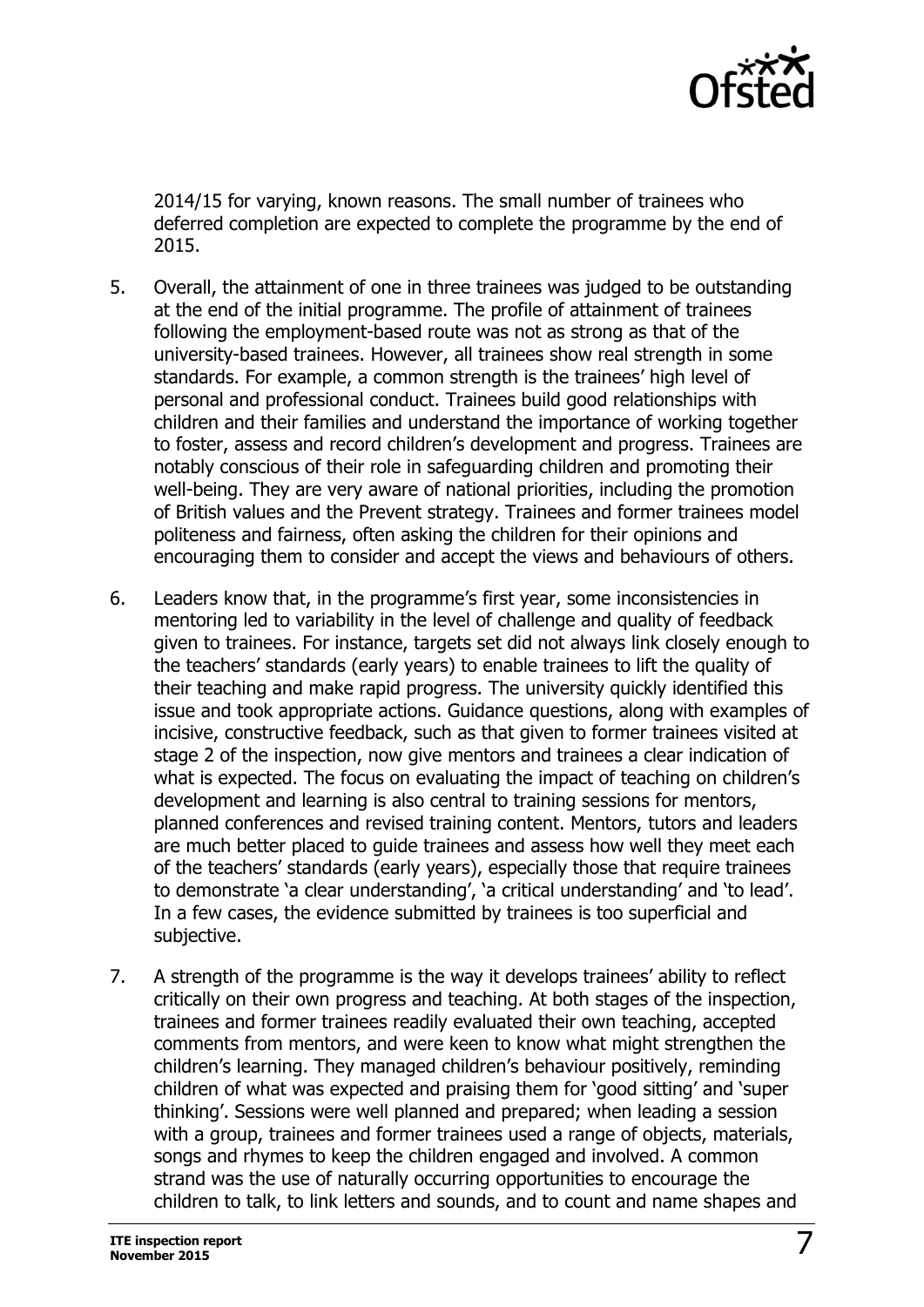

colours. Trainees understand that the development of communication and language is a local priority. Through formal training sessions and experience on placements, they develop a firm understanding of the crucial links between speech and the development of early literacy and mathematics. In all settings visited, trainees and former trainees had either set up or contributed to attractive reading and writing areas, with books and writing opportunities as part of role play. Trainees and former trainees encouraged children to talk about what they were doing. Just occasionally, they and other adults were too quick to move on rather than allowing children to say more or to ask them a related question.

- 8. The strengths in trainees' teaching reflect the good training programme which is cohesive and developmental. It gives trainees a clear understanding of the links between theory and practice, rooted in the principles and expectations outlined in national guidance on the Early Years Foundation Stage. All trainees benefit from the input of specialist trainers from within the university and outside agencies as well as from expert practitioners, including those working in the university's nursery. The inclusion of sessions covering child mental health and forest school learning ensures that trainees gain key information to ground their thinking about children's development. Trainees and former trainees are particularly satisfied with the quality of the training in literacy and mathematics which they find inspirational and influential. They refer to 'taking to heart' the view that 'mathematics is everywhere' and drawing on the many ideas shared on how to foster children's phonic knowledge.
- 9. All trainees gain experience of working with babies, toddlers, pre-school children and children in the Reception class. They also spend time in Key Stage 1 classes and develop an appreciation of issues relating to transition from preschool settings and national expectations of children's attainment. Universitybased trainees gain experience of working in differing contexts in private, voluntary, independent and locally maintained settings. Leaders have rightly stipulated that this year, employment-based trainees and their mentors must ensure that trainees gain experience in contrasting settings. Not all employed trainees benefited from placements in settings with a significant proportion of children for whom English is an additional language, disabled children and those with special educational needs, and where there are funded two-yearolds.
- 10. Leaders were thorough in their moderation, evaluation and assessment of trainees' attainment in meeting the teachers' standards (early years). This careful and conscientious approach gave a clear, accurate overview of trainees' outcomes. Leaders were also quick to act on the points raised at the end of stage 1 of this inspection to the benefit of trainees in the latter part of their programme as well as current trainees. A good example was the support for trainees in directing and leading their work with other adults, an aspect that some trainees find difficult to implement, especially in settings where they have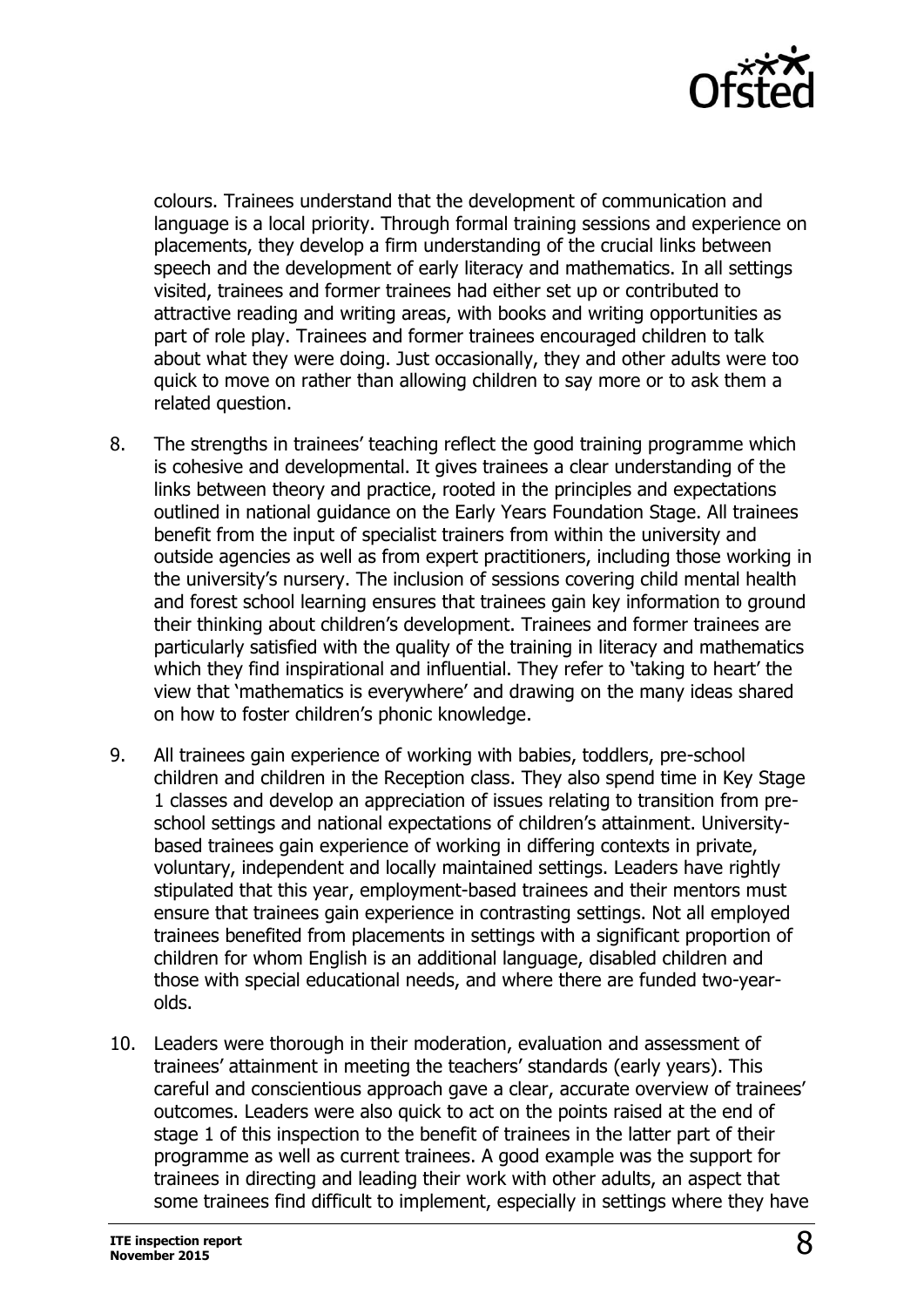

worked for some time. The evaluation of data relating to trainees' attainment against each sub-section of the teachers' standards (early years) has informed refinements to the content of training and to the order of placements. Trainees will now, for example, undertake their final assessed placement working with pre-school children, rather than in a Reception class in order to allow them to demonstrate fully their beliefs about how best to promote early years' learning and young children's development.

- 11. The partnership is compliant with the criteria for early years initial teacher education and meets all statutory requirements related to safeguarding and the promotion of equality, diversity and the elimination of discrimination.
- 12. Capacity to improve is particularly strong; leaders and trainers have considerable experience from their involvement in other outstanding teacher education programmes. Trainees and employers value highly the proactive, positive approach of the head of primary teacher education and the early years leader, together with their strong commitment to, and enthusiasm for, the programme. Leaders are actively advocating early years teacher status locally, regionally and nationally, and working with partners to identify how best to draw on the wealth of early years' expertise, skills and knowledge to the benefit of trainees and trainers.
- 13. The partnership as a whole remains at an early stage in shaping the way forward. Leaders at the university have identified key areas for improvement and many of the planned actions have already been implemented. The improvement plan for 2015/16 initially lacked clear, measurable targets that linked actions to expected benefits in relation to the outcomes for trainees. The leaders' amendments to the plan now give the partnership a clear basis to evaluate the impact of action taken on the outcomes for trainees.

## **Annex: Partnership schools and settings**

The following schools were visited to observe trainees' and former trainees' teaching:

Curdworth Primary School, Sutton Coldfield Southam Beehive Nursery, Southam St Francis Catholic Primary School, Bedworth Shrubland Street Primary School, Leamington Spa The Grange Pre-School, Southam Windy Arbor Primary School, Birmingham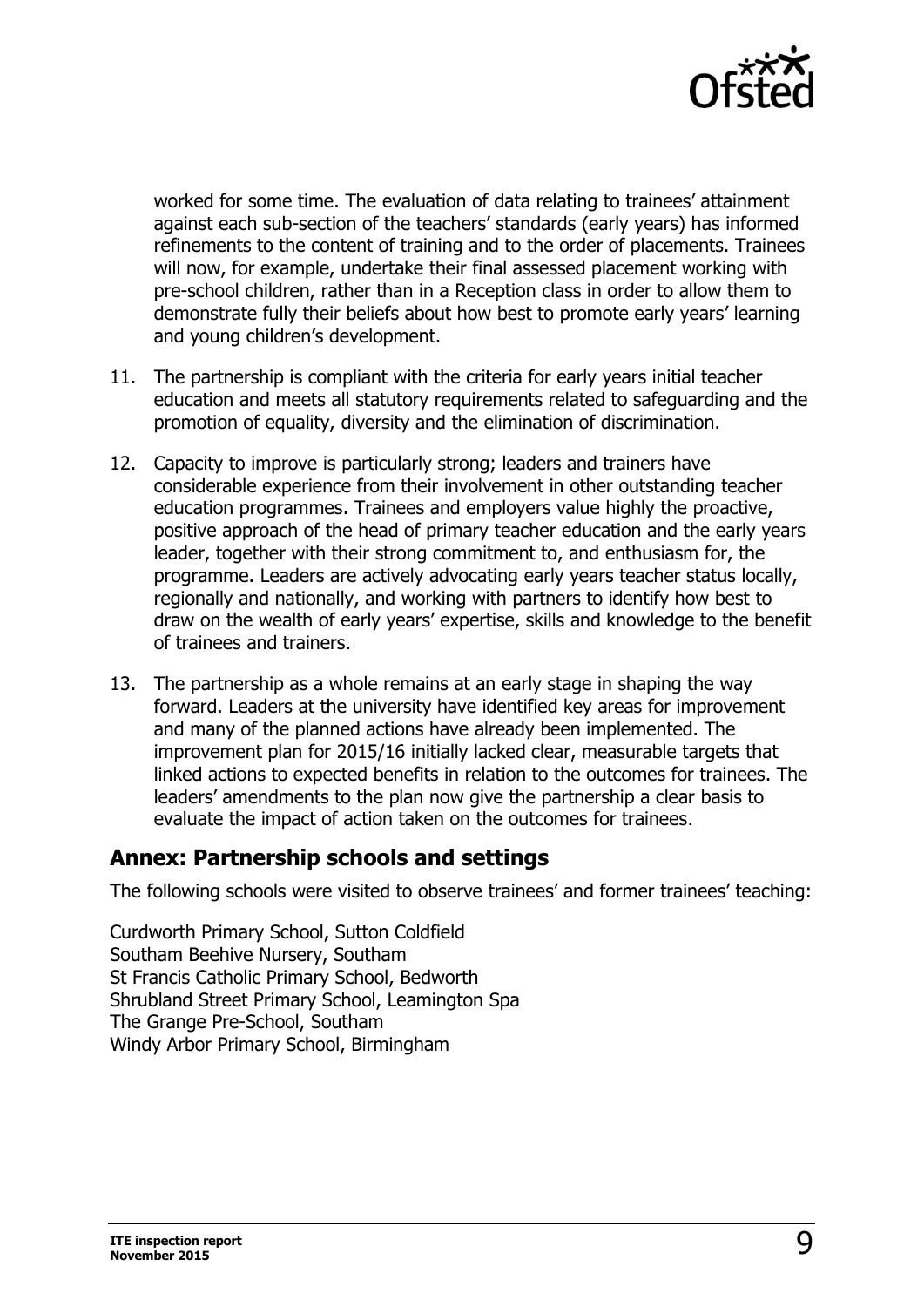

## **The primary phase**

## **Information about the primary partnership**

- The primary partnership of the University of Warwick comprises 125 primary schools spread across 12 local authorities.
- $\blacksquare$  The partnership provides training in the 3-7 and 5-11 age ranges, leading to qualified teacher status (QTS) through the award of a Post Graduate Certificate in Education (PGCE). This qualification includes 60 credits at Master's level. At stage 1 of the inspection, there were 167 primary trainees. Thirty-four trainees were following the primary School Direct route, of which 21 were salaried.
- Trainees taking the PGCE core route can pursue subject specialisms in English, languages, mathematics, science or special educational needs.
- The PGCE core primary 5–11 route involves: four extended professional practice placements in contrasting settings; five experiential days focusing on English as an additional language, special educational needs, phonics and outside learning contexts; and five 'serial days' of observation organised by the university.
- The PGCE primary 5-11 School Direct route to QTS involves: an extended professional practice placement in one main school and an additional placement in a contrasting school for a minimum of five weeks.
- The PGCE core primary 3–7 route involves: professional studies, subject studies and professional practice. Placements are offered in a range of nursery settings and schools in a variety of contexts.

## **Information about the primary ITE inspection**

- During the two stages of the inspection, inspectors visited 14 schools and observed 30 trainees and newly qualified teachers (NQTs) teach. Discussions were held with trainees, school-based mentors, class teachers and headteachers. Inspectors also met partnership representatives and trainers.
- Inspectors considered a range of evidence including NOT questionnaires, responses to Ofsted's online trainee questionnaire, training files and pupils' work. In addition, inspectors examined: the partnership's self-evaluation; completion, employment and attainment information; and targets set for trainees' continued development as NQTs. Checks were carried out to determine whether the partnership meets all statutory criteria and requirements for initial teacher training and for safeguarding.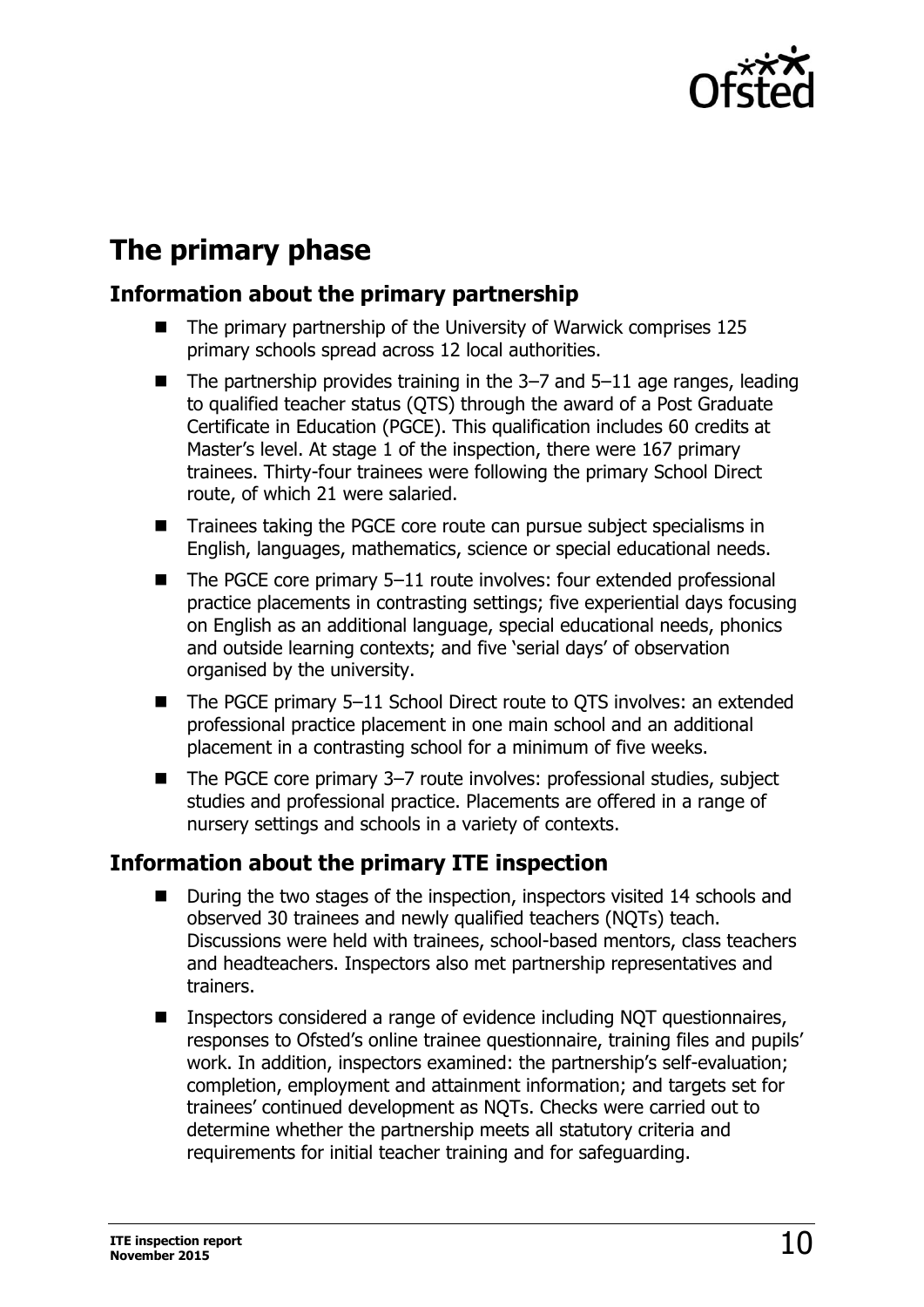

## **Inspection team**

Deana Holdaway, Her Majesty's Inspector, lead inspector, stages 1 and 2 Terry Holland, Ofsted Inspector, assistant lead inspector, stages 1 and 2 Bob Lovett, Ofsted Inspector, team inspector, stages 1 and 2

## **Overall effectiveness <b>Grade:** 1

### **The key strengths of the primary partnership are:**

- The partnership's strong drive to sustain and further develop the highest quality provision possible. All improvements are informed by a systematic and scrupulous analysis of internal and externally validated information.
- Consistently high completion and employment rates compared with national figures across all training routes. There are no variations in the outcomes between different groups of trainees or training routes.
- Exceptionally high expectations of trainees, which drive ambitious levels of challenge supported by expertly crafted training. As a result, trainees quickly develop strong teaching skills, resilience and self-awareness to perform as highly competent teachers.
- $\blacksquare$  The impressive range of specifically detailed partnership documentation, which provides a meticulous focus on the teachers' standards. This shared and well-understood information enables the partnership to track accurately the progress of individual trainees, evaluate the quality of their work and provide detailed steps for continued development.
- Trainees quickly develop competence, knowledge and skills to teach phonics, early reading and mathematics with precision and well-informed approaches. As NQTs, they are adept at developing pupils' writing and mathematical skills across a range of subjects. They use technology well in the classroom to bring learning alive and inspire pupils' interest.
- The partnership's strong emphasis on the impact of teaching on pupils' progress and learning. Trainees are acutely aware of their accountability for pupils' achievement and progress over time.
- The partnership's well-established balance between centre- and schoolbased training, informed by the university's focus on research and development.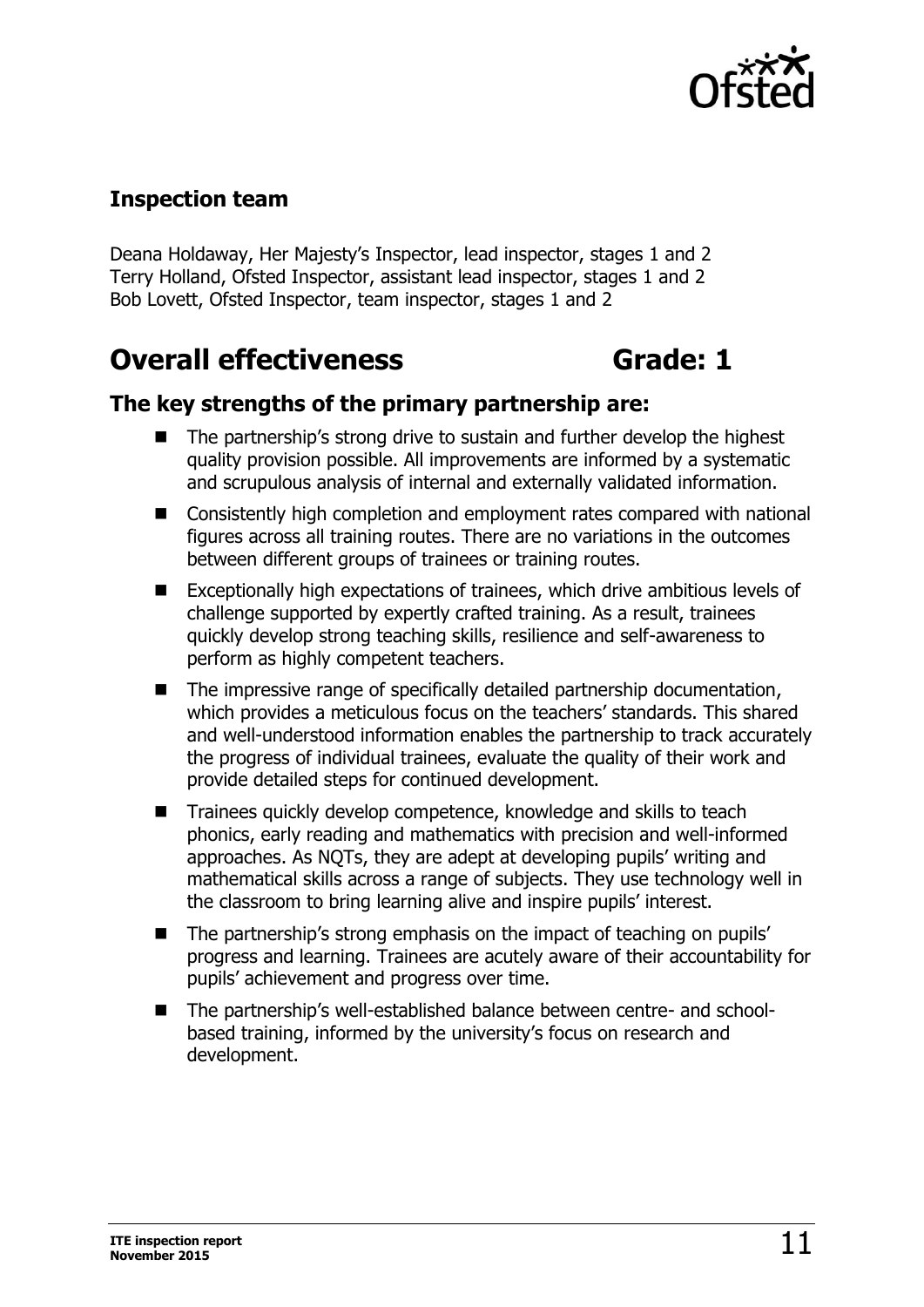

#### **What does the primary partnership need to do to improve further?**

#### **The partnership should:**

 Further enhance and promote the support for NQTs and employing schools during the NQTs' induction year.

## **Inspection judgements**

- 14. Warwick trainees are highly regarded. All trainees are very well prepared to teach because of the high-quality training that establishes an excellent balance between promoting practical teaching strategies, a broad range of subject knowledge and a strong grasp of pedagogy consistent with a research-based university. Trainees' high levels of subject competence and specific phase knowledge prepares them well for leading subjects in the future.
- 15. Training provides an excellent balance between professional studies, subject focus and practical experiences. The partnership trials innovative approaches to training and development and, where successful, capitalises on available expertise to build initiatives into future training programmes.
- 16. The partnership is quick to identify and utilise school-based specialisms so that trainees can learn from the best and go on to apply and practise their skills in future settings. High-quality, well-targeted and timely 'serial placements' and 'mini-experiential placements' enable trainees to focus single-mindedly on science, physical education, learning outside the classroom, and meeting the needs of disabled pupils, those who have special educational needs, and those who speak English as an additional language.
- 17. A broad and varied selection of school placements is used. Trainees gain a rich and varied experience of schools and phases in different contexts, including schools that require improvement and those in challenging socio-economic circumstances. The trainees benefit strongly from seeing a range of systems used by schools, for example, in assessment and the management of behaviour.
- 18. Trainees have an excellent knowledge of the National Curriculum. In lessons, they demonstrated a confident breadth of subject knowledge in their explicit explanations, questioning and planned activities. They demonstrated phonic skills with precision and expected the same from pupils. Trainees and NQTs were able to adapt their knowledge of phonics to help older pupils read and spell unfamiliar words. Reading areas in classrooms were often inviting and informative. In mathematics, trainees were able to adapt their lessons according to the pupils' level of understanding and planned a range of opportunities for pupils to solve problems purposefully. Trainees and NQTs spoke knowledgeably and confidently about the specific skills required by different ball games and physical activities. As a consequence, pupils enjoyed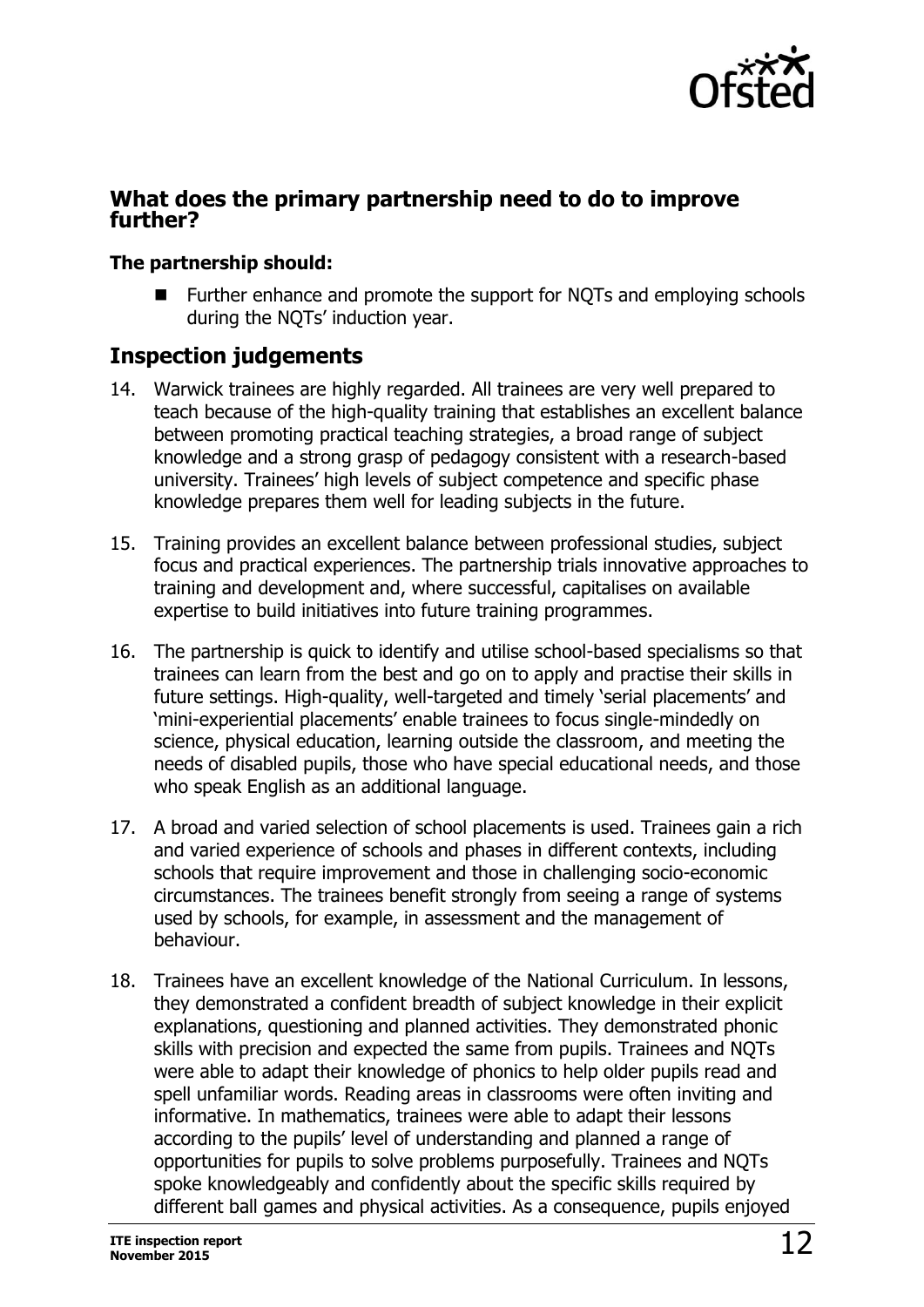

learning and celebrating their achievements. In addition, senior leaders in schools identified the trainees' and NQTs' subject strengths and invited their contribution to staff training, policy decisions and potential future subject leadership.

- 19. Trainees demonstrated a clear strength in their ability to establish pupils' positive attitudes to learning. They created excellent professional relationships with pupils and clearly modelled mutual respect and high regard. When necessary, trainees employed a range of effective techniques to regain pupils' attention, for example, following a discussion task. Trainees are skilled in probing pupils' understanding by asking well-crafted questions. They deployed and engaged teaching assistants adeptly to ensure pupils' best possible progress.
- 20. All trainees seen by inspectors demonstrated confident and competent knowledge about safeguarding pupils, identifying and acting on different types of bullying and promoting British values. They knew about the Prevent strategy and what was required of them if they identified concerns.
- 21. The partnership's strong and relentless focus on trainees' accountability for pupils' progress prepares NQTs well to plan for a range of pupils' needs, provide support or challenge where appropriate and ensure pupils' progress across subjects. This priority is tested out by mentors who are required to comment on the extent to which trainees' teaching impacts on pupils' progress. In addition, trainees evaluate specifically how well they plan and provide for pupils' learning and progress.
- 22. Pertinent, bespoke training continues during trainees' placements and ensures that they have every opportunity to extend their knowledge, experience and understanding of the primary and early years curriculum. Partners are quick to act on any indication of less than good outcomes. Personalised support is provided and trainees' progress tracked so that their success is assured. Where necessary, training programmes are speedily amended.
- 23. All trainees and NQTs seen during the inspection confirmed that the tutorial network, particularly the support provided by personal tutors, was a strength of their training. Wherever concerns arise, the partnership's response is speedy, tailored to need and effective.
- 24. The university supported trainees well with their application forms and interview technique as they applied for teaching posts. It has established an induction programme for NQTs and mentors in employing schools but the initiative is not yet embedded or strongly promoted.
- 25. The completion and employment rates of trainees are consistently high regardless of the training route chosen. Consistently high-quality provision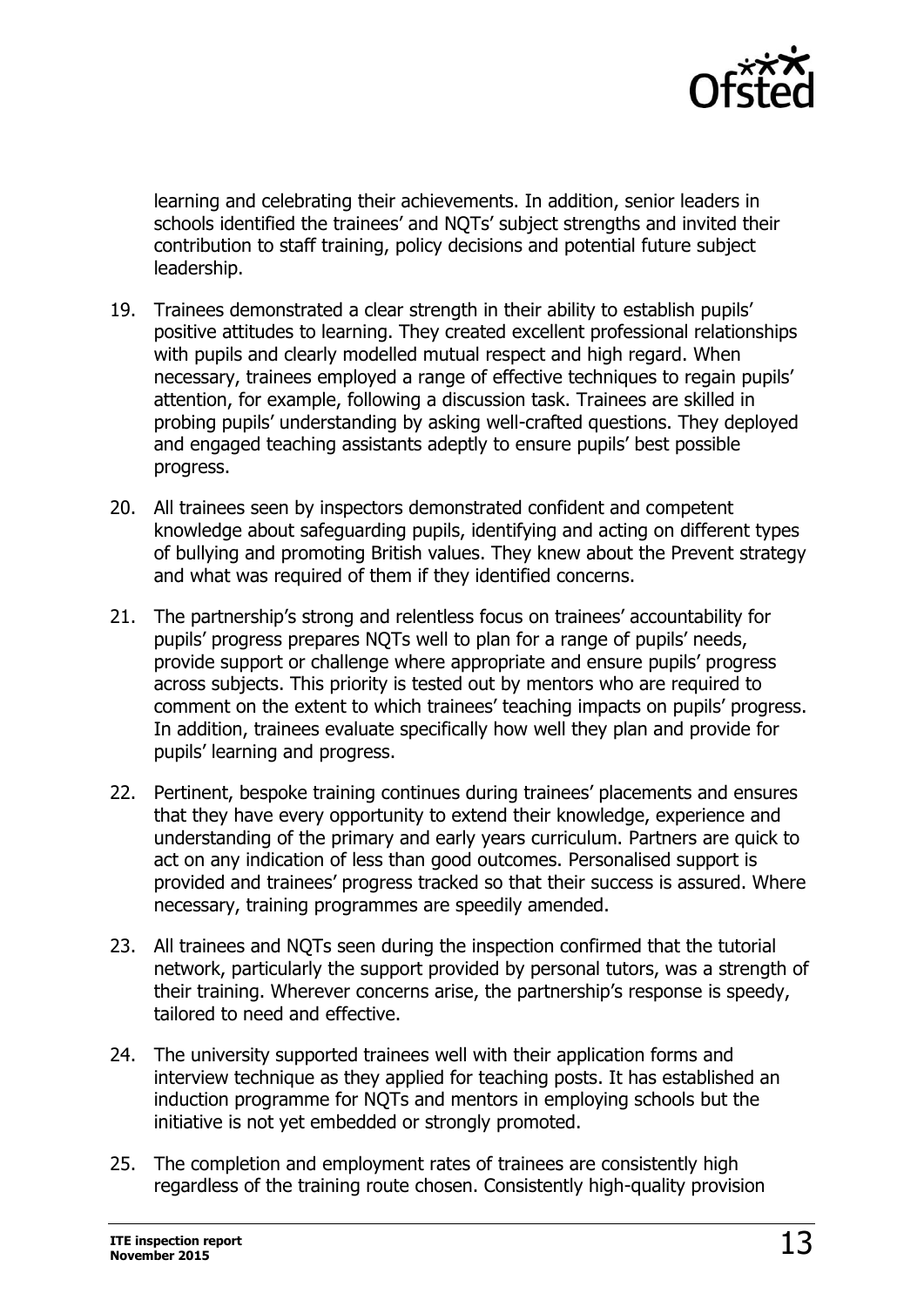

ensures that all trainees achieve similarly outstanding outcomes. More than half of the NQTs remain in the local area. The partnership deliberately targeted the recruitment of men, those from a minority ethnic background and those who have disabilities. As a consequence, the proportion of historically underrepresented groups has increased significantly over the last two years. There are no differences in outcomes between different groups of trainees. Tutors' and mentors' close contact and communication with all trainees help them to identify any hint of concern and provide rapid and bespoke care whenever required.

- 26. Everyone in the partnership shares the clear focus on trainees' progress against the teachers' standards and national priorities. By the end of their training, all primary trainees awarded qualified teacher status exceed the minimum level of practice expected of teachers as defined in the teachers' standards. Almost all trainees demonstrate excellent skills in the majority of standards related to teaching and learning and all trainees demonstrate outstanding skills in those related to their personal and professional conduct. A headteacher summed up the strong characteristics of Warwick trainees when she said: 'These trainees are consistently reflective and resilient. They are able to accept, rise to and meet the challenges that teaching presents'.
- 27. Assessments of trainees are moderated fastidiously. The process includes subject leaders, senior teachers in schools, mentors, link teachers and external examiners. As a result, the allocation of attainment grades in relation to the teachers' standards is based on a high degree of precision.
- 28. The partnership has a clear and ambitious vision for sustained excellence and is clearly focused on further improving high-quality provision and outcomes for trainees and pupils in schools. The partnership harbours no hint of complacency or excuse. One mentor said she was 'proud to be part of the journey to achieve beyond outstanding'.
- 29. The process of trainee recruitment and selection is rigorous. Since the previous inspection in 2010, the university has successfully increased the recruitment of under-represented groups. The partnership is fully compliant with ITT criteria and requirements and meets all statutory safeguarding requirements.
- 30. The partnership is ambitious, strongly driven and has high levels of expertise to ensure a continued capacity for excellence. Areas for development identified at the end of stage 1 of the inspection were speedily and effectively addressed. For example, the university quickly revised the timing of assignments set during placements and made available expert support to enable their completion to a suitably high standard. Greater focus was placed on trainees' skill in assessing pupils' progress and informing lesson plans to meet the range of needs and abilities in a class. Revised lesson-plan formats enabled trainees to focus more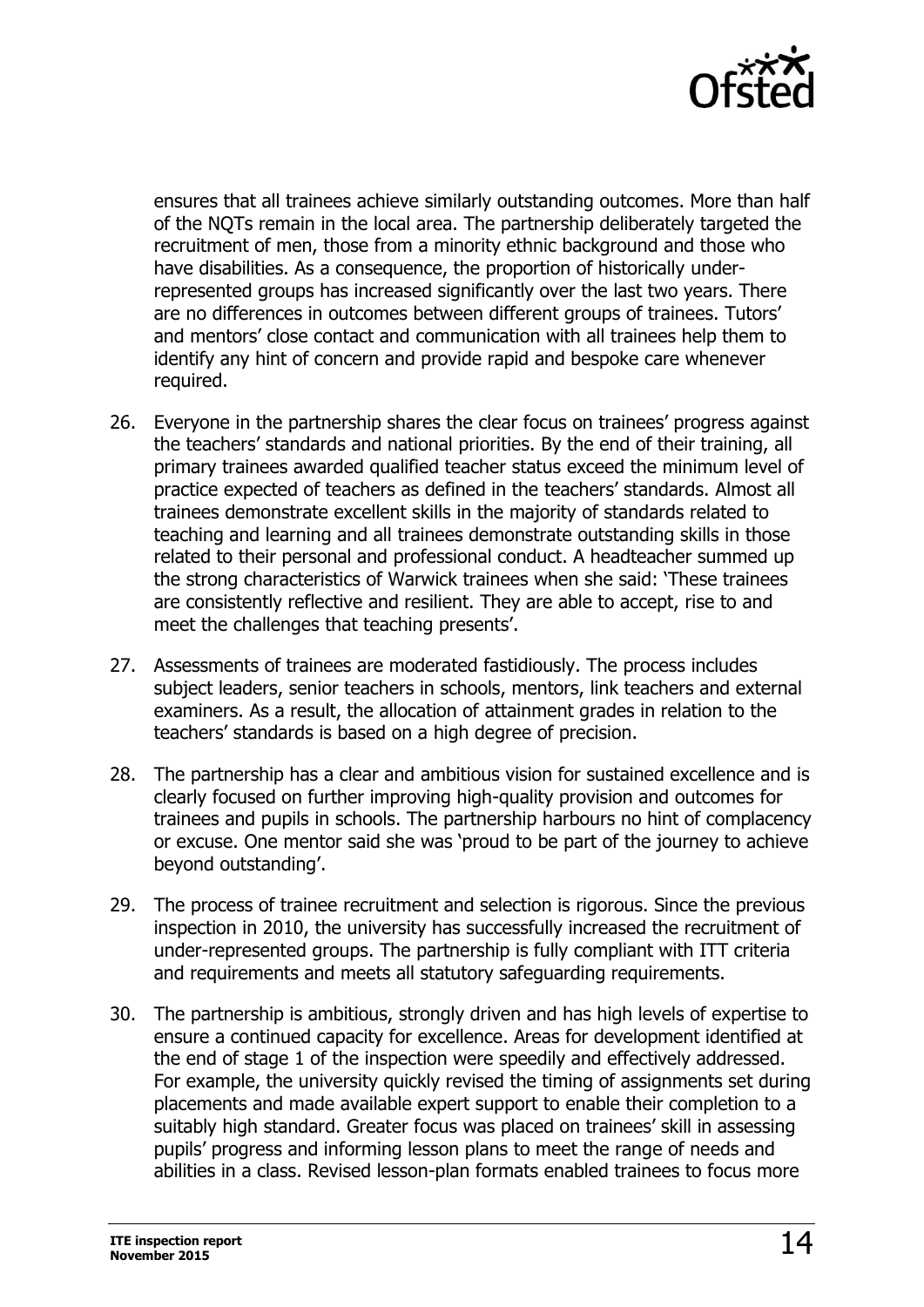

clearly on unambiguous learning objectives, explicit success criteria and wellstructured activities to reinforce intended learning.

- 31. Partnership schools are fully involved and consulted to help steer developments, share ambition and provide continued clarity about their role and responsibilities. The partnership is highly responsive to feedback from schools, the development group and analysis of performance information. University documentation consistently reinforces agreed priority areas through well-defined criteria for lesson observations, placement guidance and mentor assessments. As a consequence, there is a high degree of shared vision and determination.
- 32. The partnership lost no time in driving further consistency between mentors and tutors across the partnership by: sampling and enhancing moderation by lead tutors; developing and providing an updated mentor training programme; and sending regular newsletters to all schools to ensure continued, up-to-date communication.
- 33. The partnership is instrumental in leading practice to improve the quality of education in local schools. It provides highly valued continuous professional development courses and conferences, most recently on mental health and well-being. These developments build effectively on Warwick's strengths in academic research to develop Master's-level study as an extension of the NQT year. In addition, teacher-based research is supported in response to the needs identified by partnership schools.

## **Annex: Partnership schools**

The following schools were visited to observe trainees' and NQTs' teaching:

All Souls Catholic Primary School, Coventry Balsall Common Primary School, Coventry Bearwood Primary School, Bearwood Edgewick Community Primary School, Coventry Hearsall Community Primary School, Coventry Hollyfast Primary School, Coundon Hurley Primary School, Warwickshire Moseley Primary School, Coventry Richard Lee Primary School, Coventry St Bartholomew's Church of England Academy, Coventry Templars Primary School, Coventry Whitmore Park Primary School, Coventry Wyken Croft Primary School, Coventry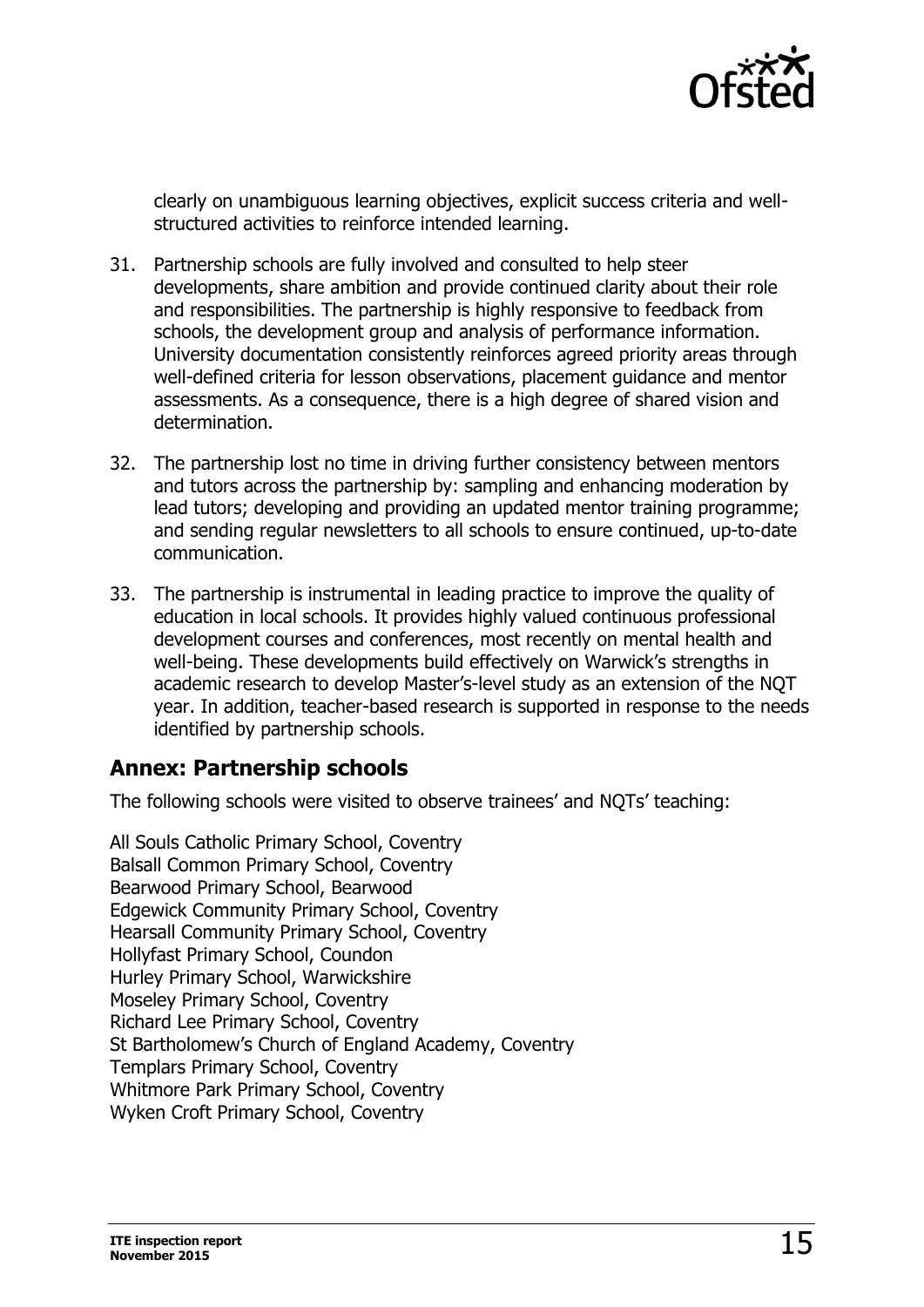

## **The secondary phase**

## **Information about the secondary partnership**

- The partnership provides training in secondary initial teacher education leading to qualified teacher status (QTS) through the award of a Post Graduate Certificate in Education (PGCE). This qualification includes 60 credits at Master's level. The provision includes a university-led PGCE core 11–18 programme and school-led PGCE School Direct training and salaried programmes. The School Direct programmes cover the 11–16 age range.
- Twenty subject specialisms are offered across the university- and school-led programmes. These are art and design, biology, business studies, chemistry, computer science, dance, design and technology, drama, English, geography, history, mathematics, media studies, modern foreign languages, music, physical education, physics, psychology, religious education and social sciences.
- At stage 1 of the inspection in June 2015, 120 trainees were on the course; 33 were on the university-led core, 58 on the School Direct training and 36 on the School Direct salaried programmes. The number of trainees recruited to the programmes in September 2015 increased to 193, including 76 on the university-led core, 71 on the School Direct training and 46 on the School Direct salaried programmes.
- The partnership consists of 62 partner schools and nine School Direct alliances. Schools are located in eight local authorities in the Midlands. The expansion into School Direct has extended the partnership to secondary school clusters in Leicestershire, Derby, Warwickshire, Birmingham, Staffordshire and Northamptonshire.

## **Information about the secondary ITE inspection**

- Inspectors observed 14 trainees during stage 1 of the inspection and 12 newly qualified teachers (NQTs) at stage 2 of the inspection. At stage 1, they observed the feedback given to trainees by subject mentors.
- Over the course of the two-stage inspection, inspectors held meetings with trainees, NQTs, school-based subject mentors and professional tutors, headteachers, university subject leaders, tutors and other university staff, and programme leaders.
- Inspectors scrutinised: self-evaluation and improvement planning documents; trainees' files; information on trainees' attainment, employment and completion; the results of the NQT survey and Ofsted's online trainee questionnaire; plus the partnership's own in-year survey and exit survey results. In addition, checks were carried out to determine whether the partnership meets all statutory criteria and requirements for initial teacher training and for safeguarding.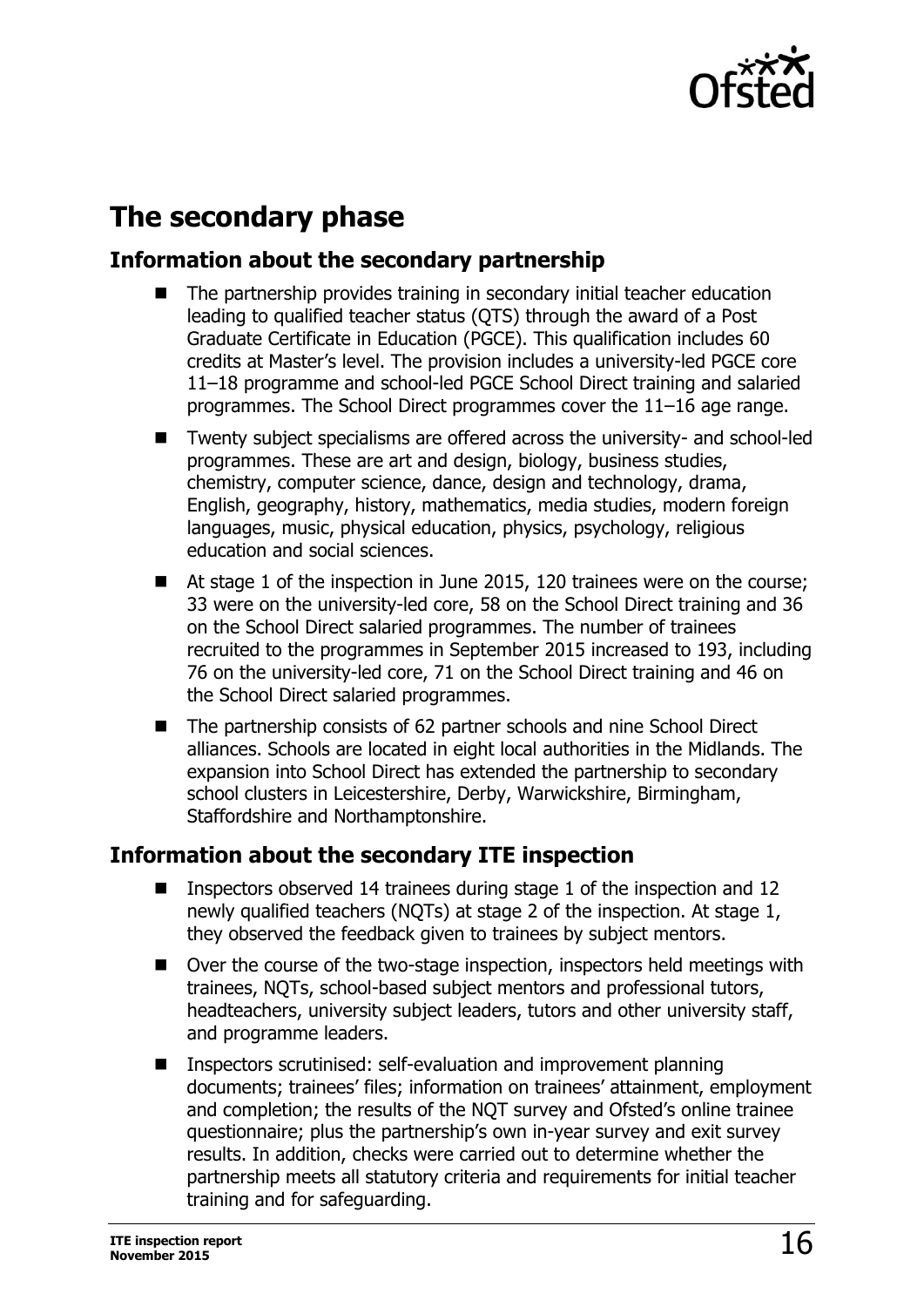

## **Inspection team**

Gwen Coates, Her Majesty's Inspector, lead inspector, stages 1 and 2 Denah Jones, Her Majesty's Inspector, assistant lead inspector, stages 1 and 2 Peter Humphries, Her Majesty's Inspector, team inspector, stages 1 and 2 Jacqueline Pentlow, Additional Inspector , team inspector, stage 1 Terry Russell, Ofsted Inspector, team inspector, stage 2

## **Overall effectiveness Grade: 1**

## **The key strengths of the secondary partnership are:**

- Excellent training, which is coherent, extremely well integrated, and has a very strong focus on meeting individual needs. This results in high-calibre trainees who are very well prepared to enable their pupils to learn well and make good progress.
- Trainees on PGCE core and School Direct programmes receive similarly high-quality training because of the partnership's very strong focus on the equality of trainees' experience. Programmes and training are tailored effectively to take good account of the individual needs of these different groups of trainees.
- Research-inspired training, which informs subject and curriculum pedagogy and ensures trainees build understanding and awareness of the latest developments to inform their practice in the classroom.
- Accurate assessment of trainees by the partnership and precision in targetsetting, which are strong features of training. This extends from the formative assessment of trainees' teaching during the training year through to their final assessment at the end of the year and on to the NQT targets contained in the trainees' career entry development profiles (CEDPs).
- The very high number of trainees who gain employment, in particular in local and partnership schools, which contributes well to school improvement in the local area.
- The high quality of training, which ensures that NOTs quickly begin to make a very strong contribution in their schools. This is evident in the quality of teaching they demonstrate over time, in their positive contribution to wider school activities and in their modelling of excellent personal and professional conduct.
- The highly successful partnership with schools, which is very effective in addressing local, regional and national priorities. The strong partnership reflects the provider's aim of creating a fully collaborative approach between the university and schools at both operational and strategic levels.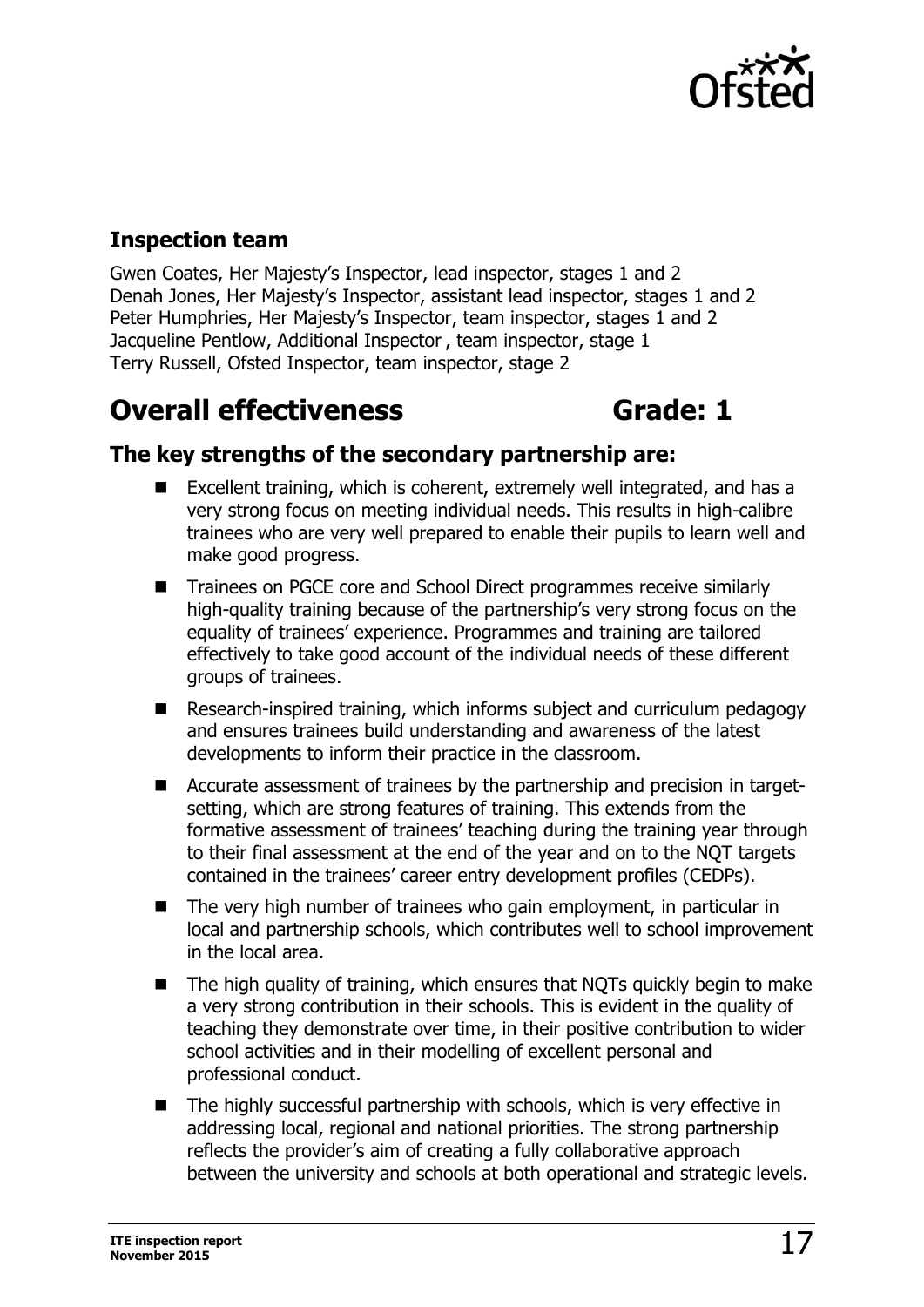

■ Leaders' considerable capacity to continue to develop the excellence of provision and partnership at the University of Warwick. This is evident in the pace, significance and impact of improvements made in recent years to outcomes, the quality of training and to the strength of the partnership between the university and schools.

#### **What does the secondary partnership need to do to improve further?**

#### **The partnership should:**

■ Further embed the range of new quality assurance and enhancement processes, and rigorously monitor and evaluate new partnership strategies in order to sustain excellence.

### **Inspection judgements**

- 34. Trainees' attainment of the teachers' standards is high. All trainees who gain QTS, whether on the PGCE core programme or the School Direct programme, meet the majority of the teachers' standards, including that relating to personal and professional conduct, at an excellent level.
- 35. The quality of trainees' teaching is consistently good and much is outstanding, as judged by its impact on pupils' learning over time. Trainees have consistently high expectations of pupils' capabilities. Their high expectations motivate and challenge pupils.
- 36. Trainees demonstrate excellent subject and pedagogic knowledge and use this to plan suitable and engaging learning opportunities. They integrate the theoretical and pedagogical aspects of their training very well with their practical experience, which enhances the quality of their teaching.
- 37. All trainees observed demonstrated detailed and thorough planning, and a very good understanding of how to meet the needs of different groups of pupils, including those who are underperforming, disabled pupils and those who have special educational needs. For example, a drama trainee adapted materials very effectively to ensure that the needs of a pupil with an autistic spectrum condition were met well and that learning was suitably supported. Very occasionally, trainees' planning focuses too much on activities rather than on what pupils are expected to learn. In a few cases, where trainees lack confidence, they stick too rigidly to their plans rather than adapting them to pupils' emerging needs, or do not use information they have about individual needs well enough.
- 38. Trainees closely follow their placement schools' policies in relation to promoting literacy and mathematical skills. For example, they clearly mark spelling and grammar in pupils' work and display key words on the board. To enhance this, programme leaders are taking well-focused action to ensure that trainees are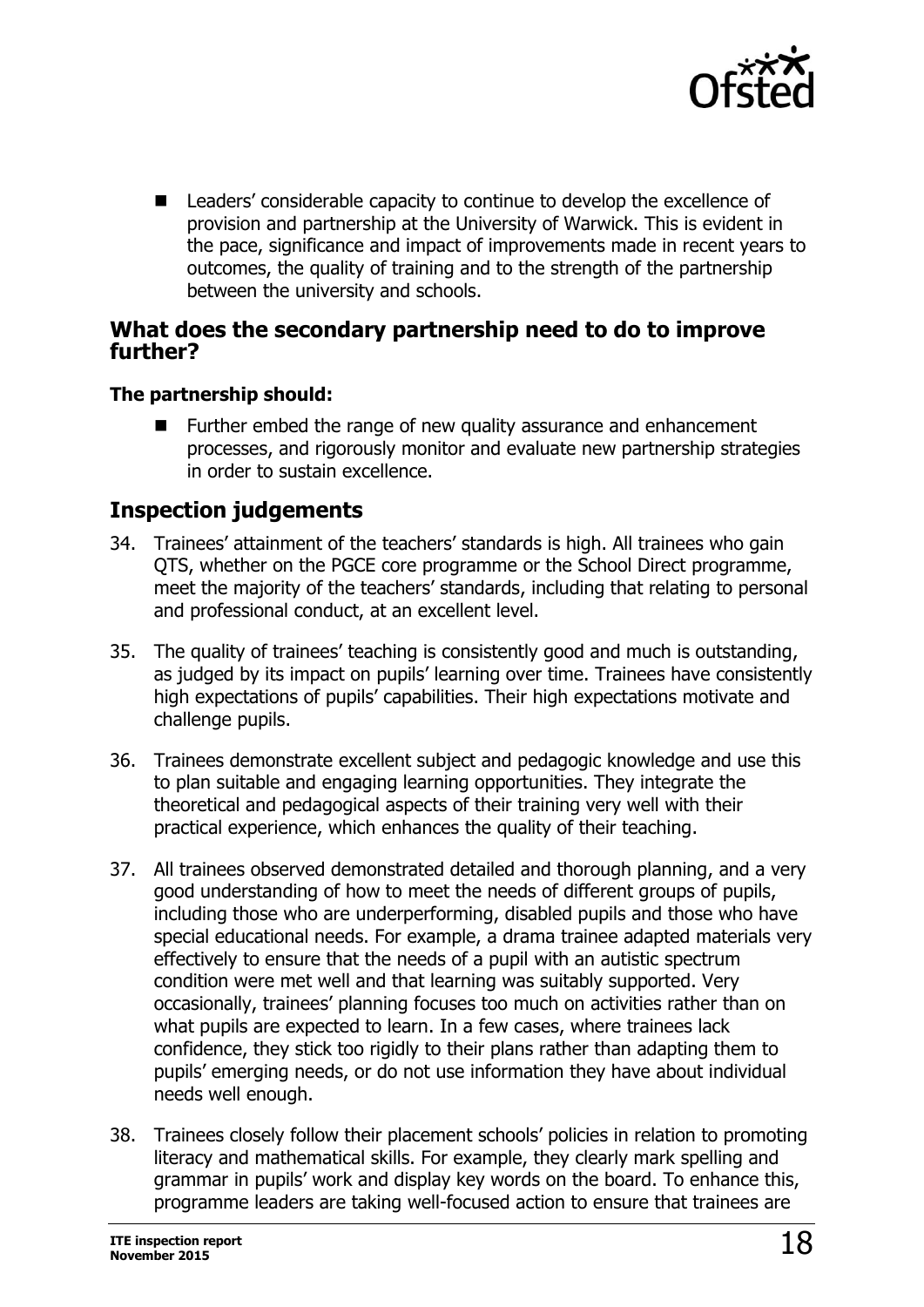

aware of how to promote literacy more effectively within all subjects and to develop numeracy skills outside mathematics lessons.

- 39. Trainees are highly reflective. They accurately identify what went well in their lessons and consistently evaluate the impact of their teaching on pupils' progress. They take a highly proactive approach to their own professional development and understand clearly what they need to do to improve their teaching further.
- 40. A sophisticated understanding of processes to check, monitor and evaluate pupils' progress is demonstrated by most trainees. Accurate assessment was seen in trainees' marking, including good-quality written feedback that helped pupils to improve. Good practice was seen in assessment without levels in physical education, where a trainee demonstrated a clear understanding of how progress is identified and linked to skills demonstrated. Occasionally, trainees do not identify pupils' misconceptions quickly enough, for example in mathematics, and this limits individual pupils' progress.
- 41. Effective behaviour management techniques are used consistently well by most trainees. Good behaviour in lessons is secured as a result of high expectations, appropriate pace and engaging activities.
- 42. Trainees make a strong contribution to the wider life of their schools, for example, as form tutors, helping with theatre trips, running extra-curricular clubs and societies, and supporting pupils in after-school revision sessions. They make increasingly good use of other adults such as teaching assistants to support and develop their pupils' learning.
- 43. As a result of excellent training, all trainees have a good understanding of issues related to safeguarding, child protection, e-safety, all forms of bullying, and how to actively promote British values. Appropriate training on the Prevent agenda was provided before trainees completed their training at the end of the summer term. As a result, NQTs visited at the second stage of the inspection commented on the effectiveness of this training and how well informed they felt when they started their teaching careers in September.
- 44. The proportion of trainees who complete their training has been consistently high and rising over recent years. The provider identified that completion rates for mathematics trainees are not as high as for other subject groups and has implemented strategies to narrow the gap.
- 45. Of the 120 trainees gaining QTS in summer 2015, 118 were employed in schools by September 2015. This reflects the consistently high and improving trend in employment rates over recent years. Also, 87% of trainees in 2015 are employed in local schools and 77% in partnership schools. These figures indicate the significant contribution the University of Warwick partnership is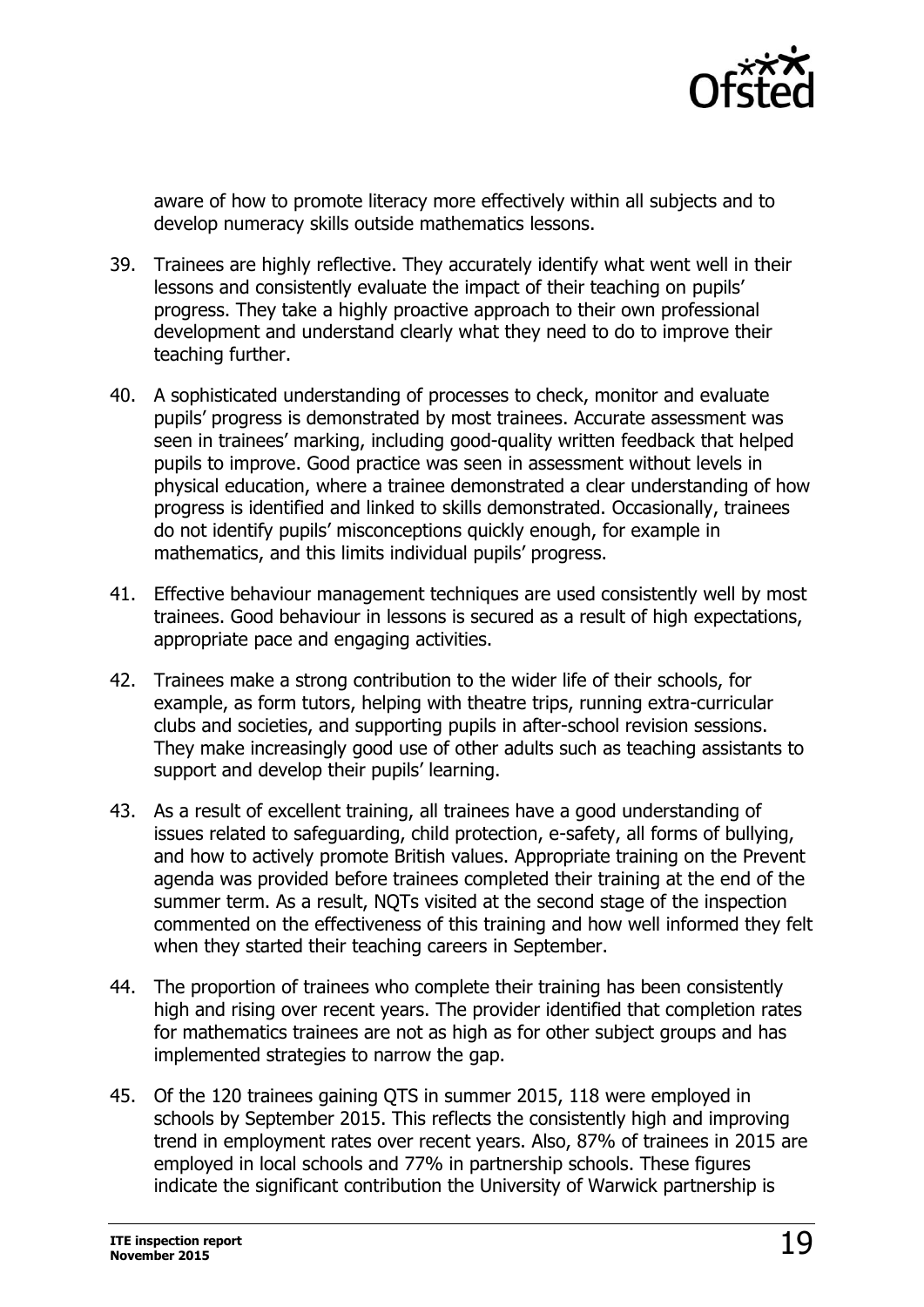

making to school improvement in the region. School leaders note that NQTs they recruit from the partnership are well prepared to teach, and often 'hit the ground running'.

- 46. There are no significant differences in attainment, completion or employment rates between different groups of trainees because the partnership ensures that the individual needs of all groups of trainees are carefully supported.
- 47. Trainees and NQTs are highly positive about the training and support provided by university- and school-based tutors; they comment particularly on how well this is personalised to meet their individual needs.
- 48. Strong subject mentors and expert professional tutors mean trainees have excellent subject specialist and professional role models to direct their training and practice in schools. Feedback provided by mentors is almost always perceptive, formative, accurate and analytical and usually addresses specific teachers' standards.
- 49. The programme is designed and delivered collaboratively with partner schools so that university- and school-based training is fully coherent and integrated. There is an appropriate balance between generic and subject-specific training and between central and school-based training. Regular reflective practice sessions provide good opportunities for linking these different strands and for developing trainees' pedagogical knowledge and understanding. Feedback from trainees and from NQTs indicates the high value placed on these regular sessions and the positive impact they have on practice. However, programme leaders recognise a few inconsistencies in the quality of these sessions and are taking decisive action in response.
- 50. Subject studies sessions are rated highly by trainees. The introduction of new approaches, such as subject hubs, ensures that the quality of training in all subjects, regardless of the number of trainees, is as high as the best. Other examples of the many highly successful collaborative strategies introduced by the partnership include: subject mentors delivering units of work, for example problem-solving in mathematics, at the university; and the introduction of school alliance-based training days to ensure the specific needs of trainees in these alliances are fully met. All such collaborative practice is now rigorously monitored as part of the overarching quality assurance and enhancement process.
- 51. The Master's element of the programme and the strong focus on research and its application to classroom practice are strengths of the programme. They give the whole training programme a research-inspired focus and enable trainees and NQTs to have a clear awareness of the latest developments in subject pedagogy and educational theory and how to apply these in their teaching.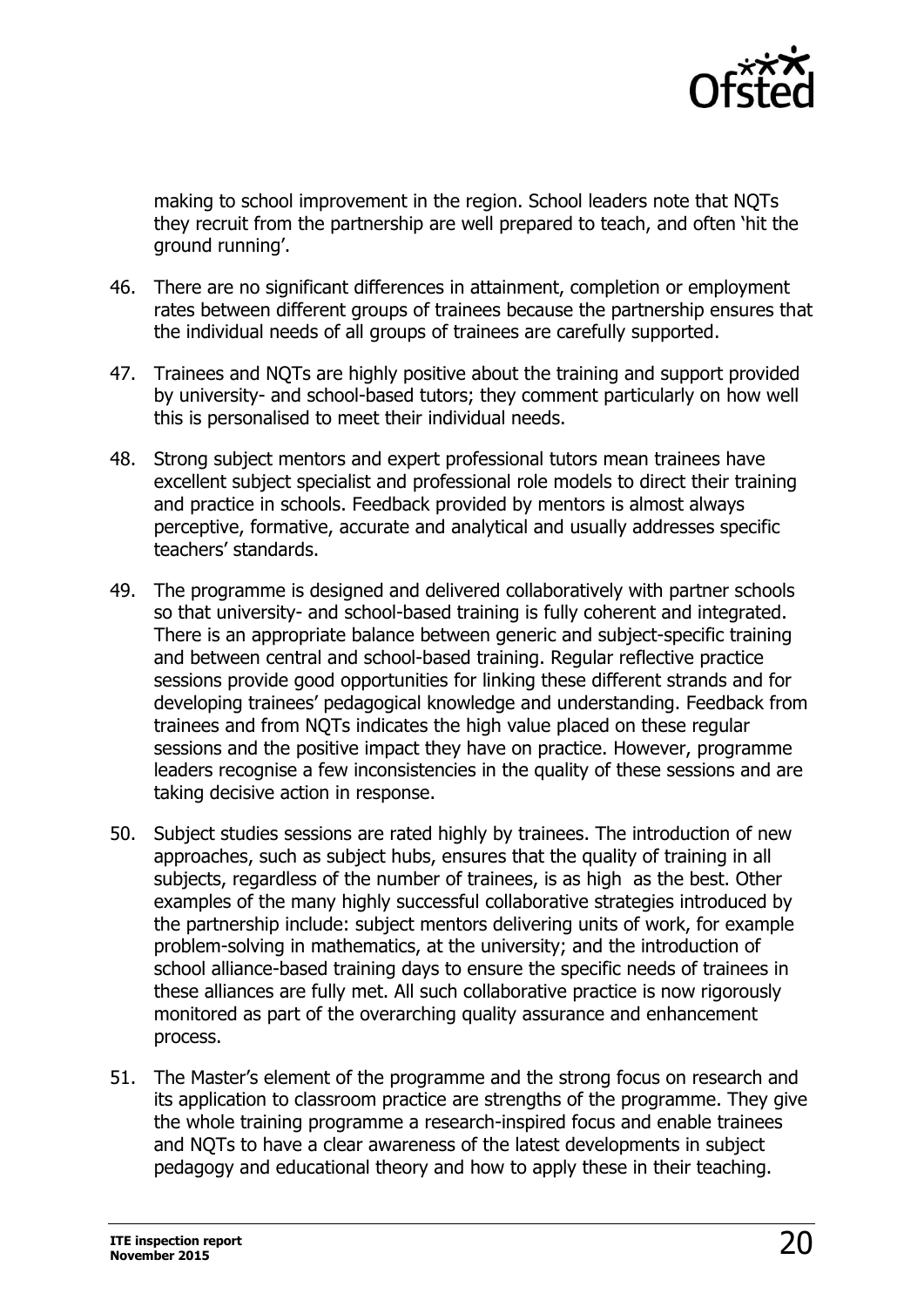

- 52. Trainees benefit from high-quality placements in a range of schools, including those that require improvement and those in challenging socio-economic circumstances. Strategically planned actions by the partnership, including rigorous monitoring, have significantly addressed previous concerns relating to the complementarity and timing of placements, especially for School Direct trainees in schools in alliances.
- 53. Previously, trainees' experience of the primary phase, and, in the case of trainees on the 11–16 School Direct programme, of the sixth-form phase, was variable. This has been fully addressed by the partnership. As a result, all trainees now have very good opportunities to explore issues about transition from Key Stage 2 to Key Stage 3, and trainees on the 11–16 School Direct programme have suitable opportunities in sixth-form contexts.
- 54. Assessment is rigorous and accurate. Inspectors agreed fully with the assessments made of all trainees at stage 1 of the inspection, and final assessments were confirmed when inspectors observed and met with NQTs at stage 2.
- 55. Trainees' career entry development profiles (CEDPs) include sharp, time-related targets, clearly linked to the teachers' standards. This, together with the highly effective support given to trainees in preparation for employment, enables NQTs to take ownership of their own professional development once in their teaching posts. As a result, for many now in employment, the transition from their role as trainees to NQTs has been seamless.
- 56. The partnership recruits well-qualified trainees with the ability to become highly effective teachers. Recruitment processes for PGCE core trainees and School Direct trainees are different but are now of equivalent high quality and rigour because of changes made by new programme leaders. By taking advantage of the strongly collaborative relationship between the university and its partner schools, leaders have developed processes that benefit directly from the best practice seen across the partnership. Staff in schools visited during the inspection said that trainees and NQTs were 'well vetted', well qualified and very well prepared.
- 57. The training offered to subject mentors and professional tutors is highly effective and is evident in the quality of support trainees receive while in schools. School-based tutors recognise the academic rigour of the provision and the opportunities they have to link with recent research and pedagogic thinking.
- 58. Rigorous quality assurance and enhancement processes are now in place that are strengthening provision and reducing any remaining inconsistencies, for example in relation to university training or school-based mentoring. Excellent lines of communication are now in place between partner schools and the university. Staff in partnership schools acknowledge the prompt response and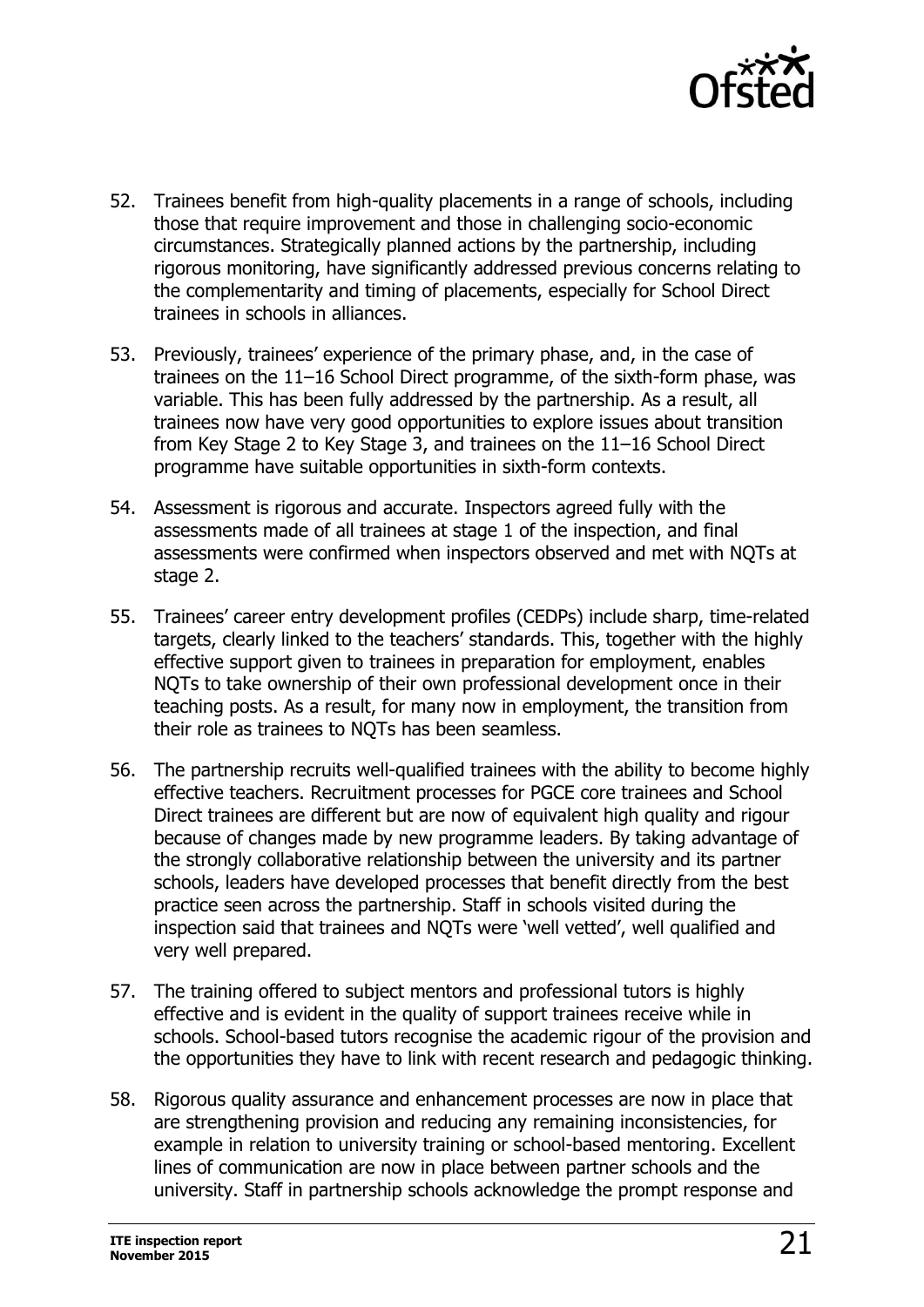

excellent support they receive and particularly welcome the system of university 'teaching fellows', which ensures that they have a named person who is in regular and direct contact with them. There is now considerable alignment of expectations of the university and all its partner schools, which has significantly improved quality and consistency.

- 59. Self-evaluation is accurate and rigorous. All stakeholders contribute to the evaluation of all aspects of the provision. In addition, much more detailed analysis of the outcomes of individual groups of trainees is now undertaken. This facilitates continuing improvements to provision for all trainees and ensures that the partnership fully embeds a focus on equality and diversity into its evaluation of provision.
- 60. The recently formed leadership team, all of whom have been appointed in the last two years, have quickly established highly effective and very collaborative partnerships with schools. The extensive collaboration now includes development, delivery, monitoring, evaluation and review processes. A significant cultural shift has taken place at the university and, as a result, schools feel empowered by their involvement.
- 61. Leaders demonstrate considerable capacity for further improvement. The pace of improvement they have encouraged and the impact of this on the partnership have been very significant. They have responded very quickly and very effectively to all emerging areas for improvement identified at stage 1 of the inspection. As a result, none of those issues remains as a concern. The vision of university leaders for excellence in all that the partnership does, and to put school improvement and its impact on pupils' achievement at the heart of teacher training, is clearly being realised. Leaders pursue this relentlessly in order to sustain high-quality provision and outcomes for all trainees.
- 62. The provision is fully compliant with all ITT criteria and requirements and meets all statutory safeguarding requirements.

#### **Annex: Partnership schools**

The following schools were visited to observe trainees' and NQTs' teaching:

Arden, Solihull Bishop Challoner Catholic College, Birmingham Blue Coat Church of England School, Coventry Caludon Castle School, Coventry Cardinal Newman Catholic School, Coventry Coundon Court, Coventry Finham Park School, Coventry Higham Lane School, Nuneaton John Henry Newman Catholic College, Birmingham Kenilworth School and Sports College, Kenilworth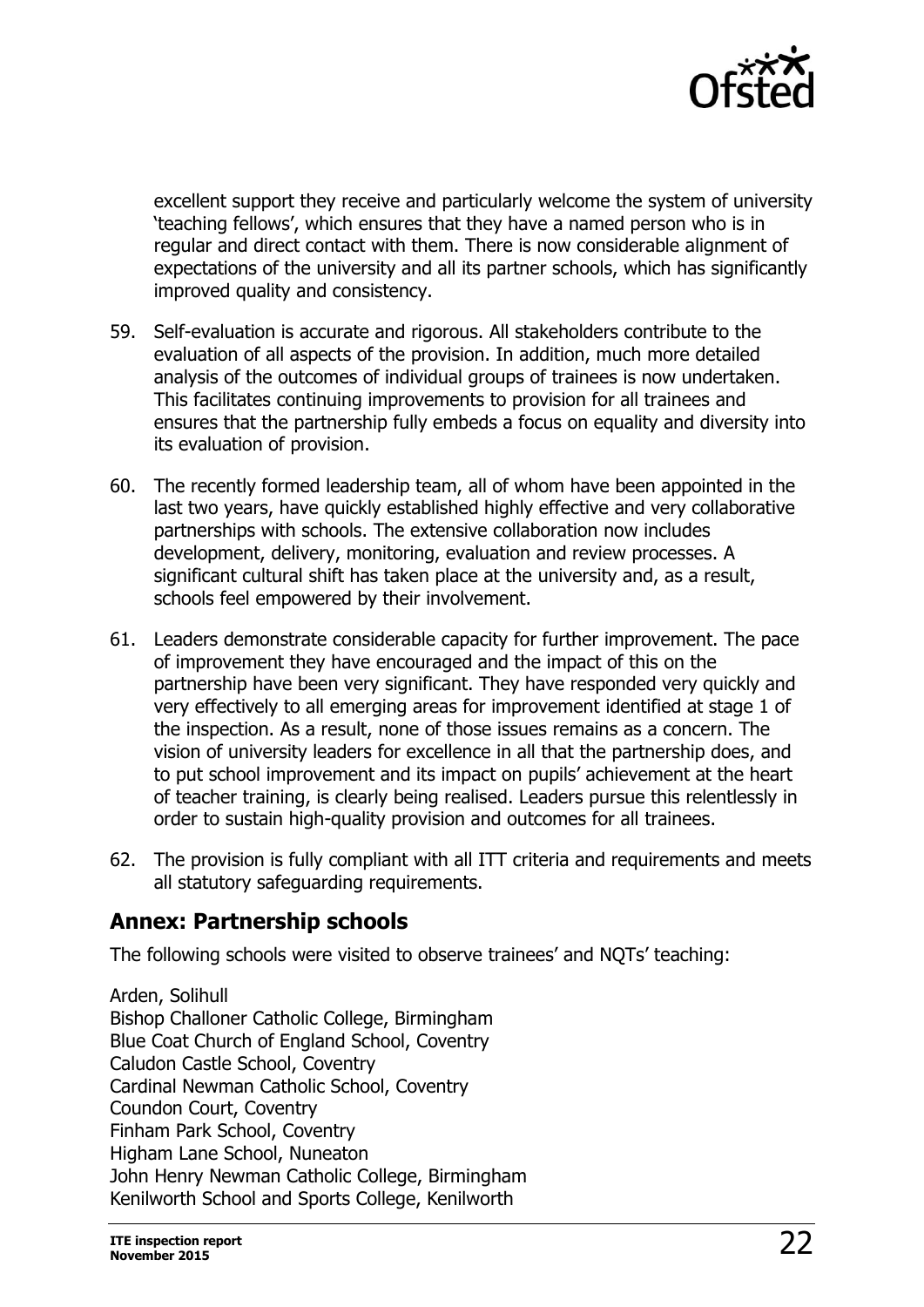

Kettering Science Academy, Kettering North Leamington School, Leamington Spa Shireland Collegiate Academy, Smethwick The Polesworth School, Tamworth President Kennedy School, Coventry Tile Hill Wood School, Coventry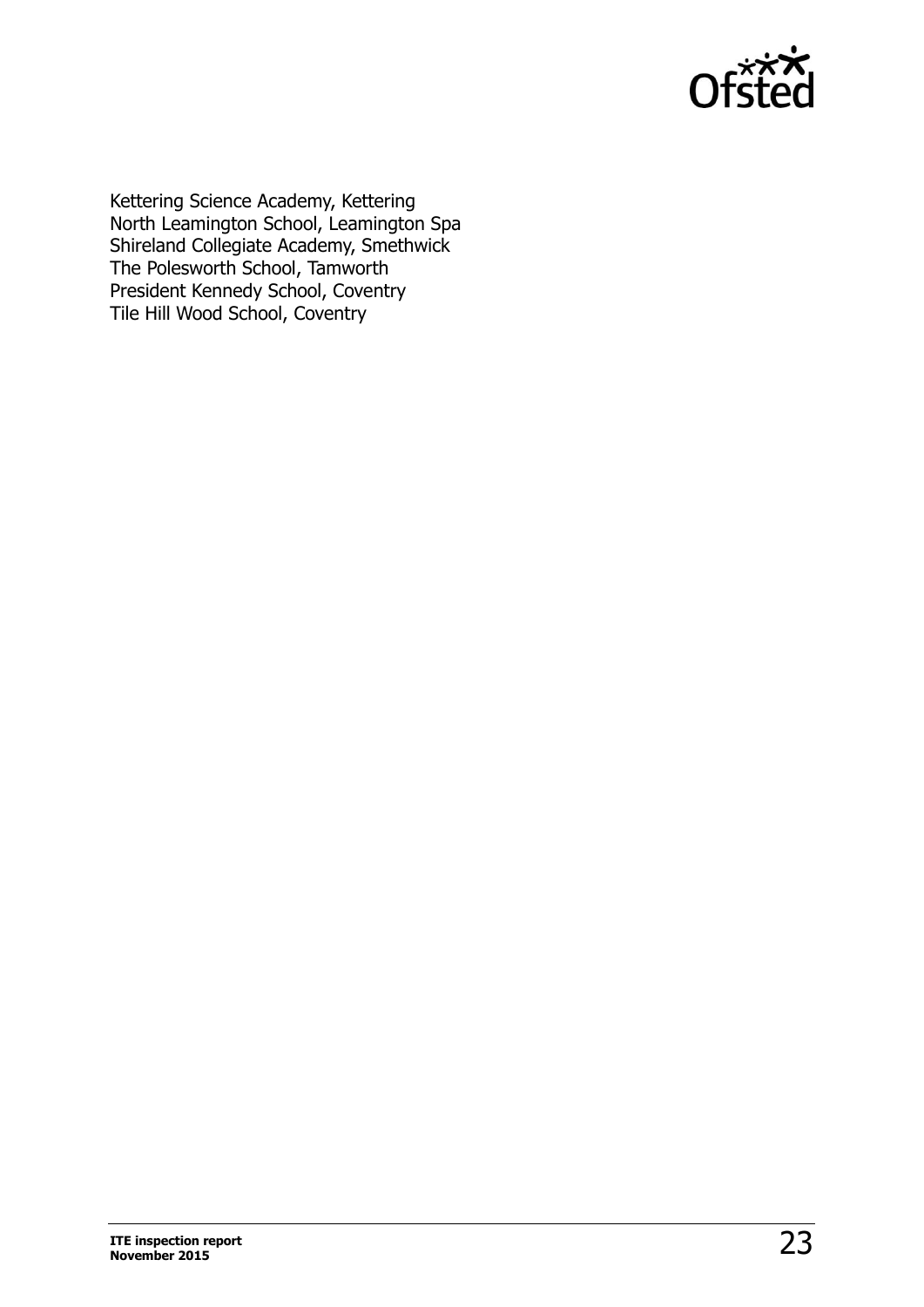

## **Initial teacher education for the further education system**

## **Information about the further education in ITE partnership**

- The University of Warwick works in partnership with 10 general further education (FE) partner colleges representing lifelong learning settings throughout the Midlands. The majority of trainees gain placements in general further education colleges, although a significant minority are employed in other settings, including independent learning providers, community learning and schools. At stage 1 of the inspection, in June 2015, New College Nottingham was in its final year of the partnership and Northampton College and Stratford-upon-Avon College were new partners.
- The partnership offers two-year, part-time in-service courses validated by the university. Courses lead to the Level 5 Diploma in Education and Training (DET). The university also offers subject-specific Level 5 DET programmes in English, mathematics and special educational needs and disability.
- The partnership offers two entry points for DET programmes: September and February. Specialist provision is offered as blended learning. At the time of the stage 1 visit in June 2015, there were 104 trainees in year 1 and 126 in year 2 of the DET programme. Of those, two thirds of trainees on the programme were female, 16% were from minority ethnic backgrounds and 9% declared a disability.

## **Information about the FE in ITE inspection**

- Six inspectors were involved over the course of this two-stage inspection; four in stage 1 and three in stage 2. Inspectors carried out 15 observations of trainees nearing the end of their training and 11 observations of former trainees in seven settings.
- Inspectors interviewed trainees and former trainees, trainers and mentors in the different settings visited. They also interviewed course leaders and managers from the partner colleges and the university. They scrutinised trainees' and former trainees' pen portraits and their portfolios of assessed work, lesson plans, lesson observation reports and progress records.
- Inspectors considered the partnership's self-evaluation, improvement plan and position statement documents and management and quality assurance information, and checked compliance with legislative requirements for safeguarding. They analysed data on outcomes for trainees by different groups. Inspectors also reviewed trainees' responses to Ofsted's online trainee questionnaire.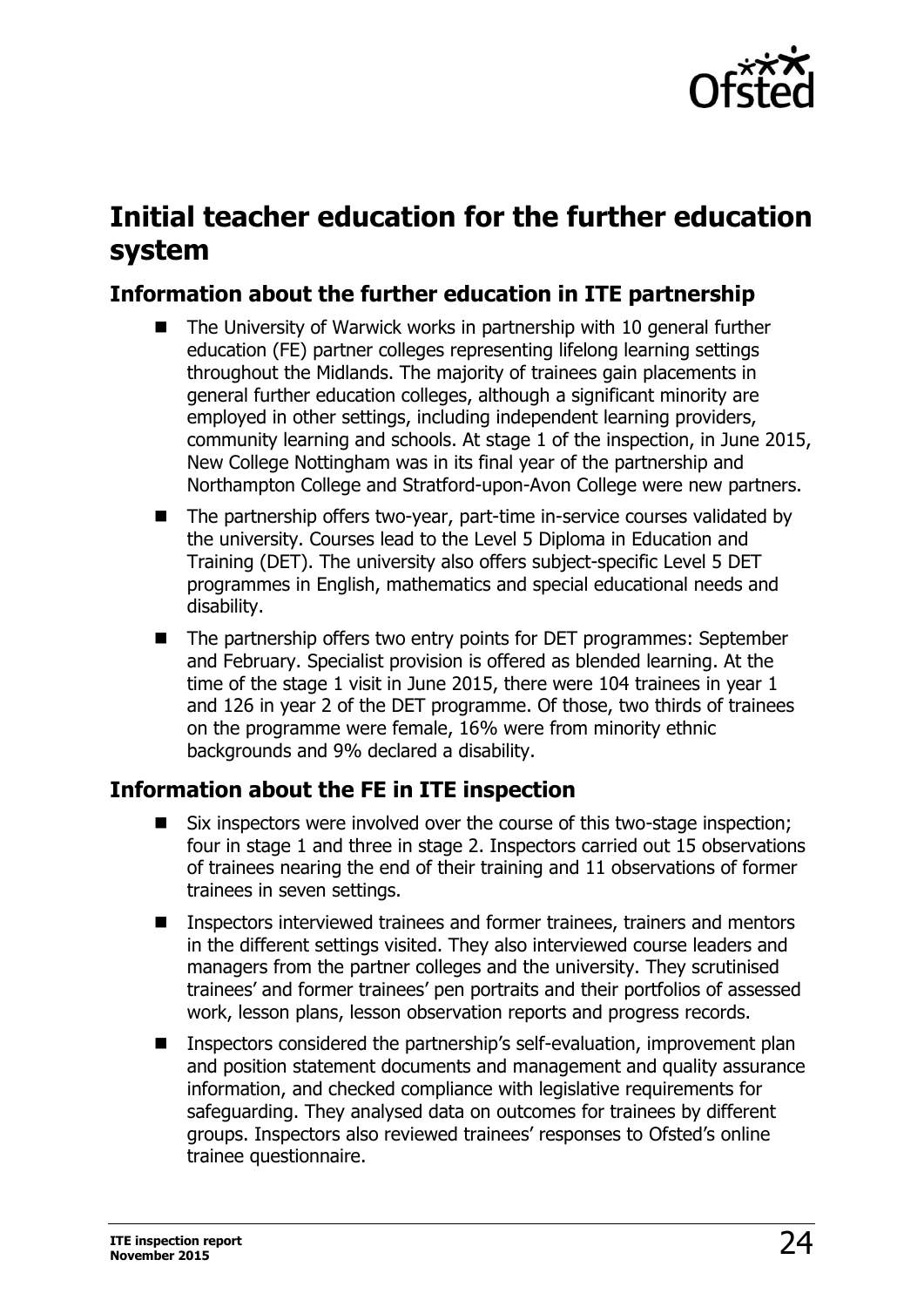

## **Inspection team**

William Baidoe-Ansah, Her Majesty's Inspector, lead inspector, stages 1 and 2 Penny Horner, Her Majesty's Inspector, assistant lead inspector, stage 1 John Homewood, Ofsted Inspector, assistant lead inspector, stage 2 Emma Brown, Ofsted Inspector, team inspector, stage 1 Andrew Gillard, Ofsted Inspector, team inspector, stage 1 Richard Beaumont, Her Majesty's Inspector, team inspector, stage 2

## **Overall effectiveness Grade: 2**

## **The key strengths of the FE partnership are:**

- The high attainment of trainees completing the course and the high proportion of trainees who maintain employment, a significant proportion of whom gain promotion.
- Trainees' increase in confidence and professionalism during their course and the good progress. They plan their lessons thoroughly, use a wide range of teaching strategies and make good use of the high-quality resources, especially information learning technologies (ILT), to enhance learning.
- The well-structured training, the comprehensive curriculum and the teachers' modelling of best practice to improve trainees' teaching.
- Mentors and tutors provide trainees with good support on the programme; this has been usefully extended to their post-qualification year.
- The good assessment practice, which includes clear assignment briefs that are linked well to professional standards, and well-marked assignments with useful developmental feedback.
- The highly effective and collaborative partnership working, allied to strong academic and course leadership, which benefits trainees and their learners.
- The rigorous and 'joined-up' quality improvement processes, which are closely monitored across the partnership; information is used well to inform the self-evaluation and improvement planning, which are driving forward improvements.

## **What does the FE partnership need to do to improve further?**

#### **The partnership should:**

- Continue to improve completion rates by ensuring that at-risk trainees, particularly those aged under 29, are retained on the programme.
- **E** Ensure that the course gives trainees more practical help in planning for, and integrating English, mathematics, and equality and diversity in their lessons.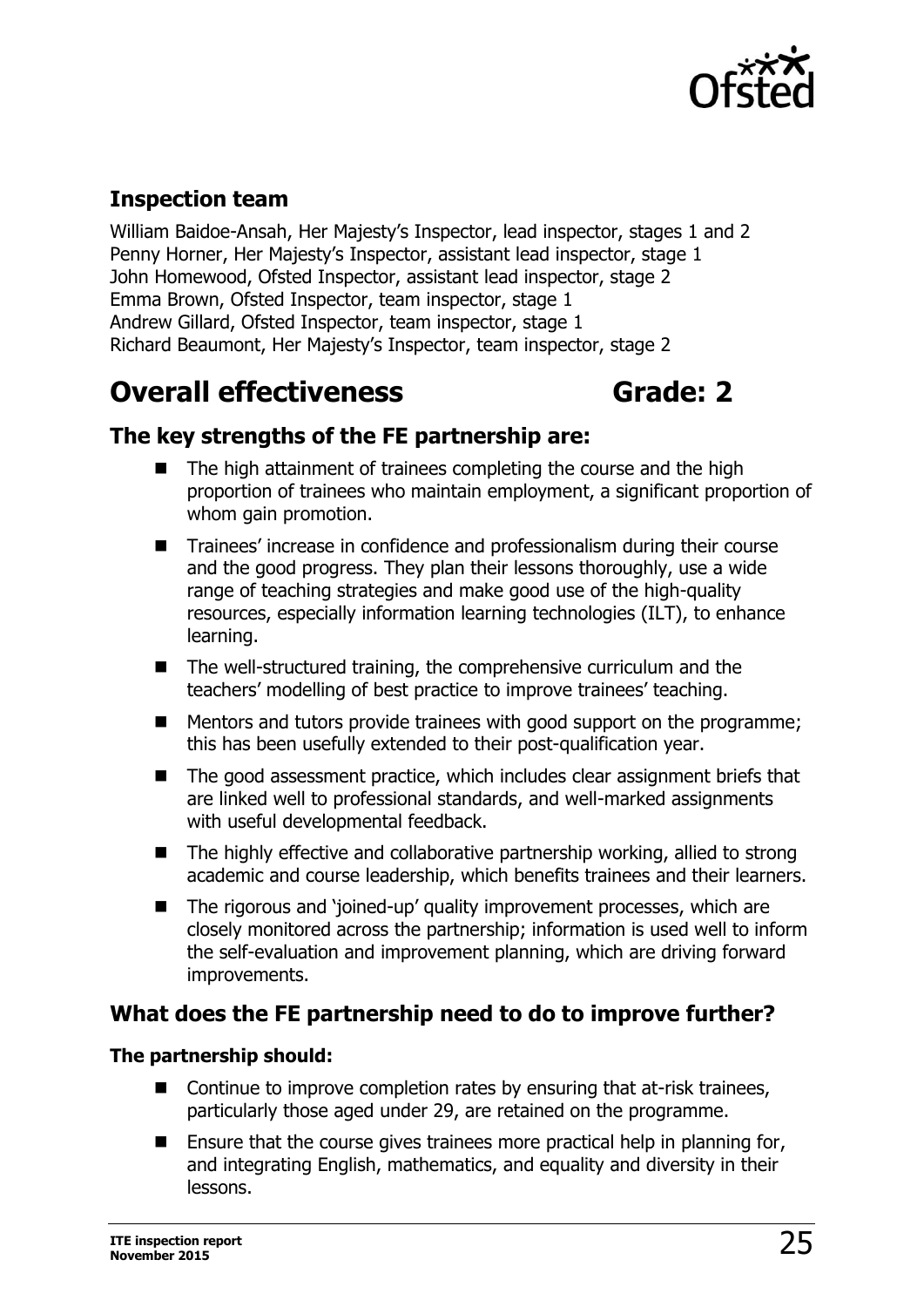

## **Inspection judgements**

- 63. Leaders and managers at the university ensure that good-quality training has provided sustained good outcomes for trainees within the partnership. The proportion of trainees whose overall attainment is good or outstanding has been high for the last three years. Employment rates are high and have improved year on year with an increasing proportion gaining promotion or enhancing their career as a result of the course. Following three years of little improvement, the proportion of trainees who successfully completed their programme improved significantly in the last year.
- 64. The partnership monitors the performance of different groups of trainees closely. Most discernible gaps in performance have narrowed over the last three years. However, despite the overall improvement in completion rates, rates for trainees aged under 29 are still below those for other age groups.
- 65. Trainees make good progress throughout their programme and meet the professional standards for further education teachers by the end of the programme. They confidently try out new ways of improving their teaching to help their learners succeed. They plan their lessons thoroughly, use a wide range of teaching strategies, and make good use of the high-quality resources, especially ILT, to enhance learning. They continue to be reflective beyond the demands of the programme and are able to evaluate what works and what doesn't work and adapt their teaching accordingly. Trainees use their extensive subject knowledge well to enthuse and motivate learners and demonstrate high professional standards.
- 66. Most trainees use questioning effectively to assess learning, probe understanding and develop and extend learners' understanding further. They develop productive working relationships with their learners and, as a result of the training, manage behaviour well. Most trainees pay careful attention to learners' individual needs and where applicable make effective use of learning assistants to improve learners' progress.
- 67. The curriculum has kept pace with the recent changes in FE. It reflects the current emphases on programmes of study, English and mathematics and integrating equality and diversity well, as evident in trainees' portfolios, schemes of work and lesson planning. However, a small minority of trainees found it difficult to integrate these themes naturally and were not able to draw out the relevance to the topics they were teaching.
- 68. The programme ensures that trainees are aware of, or experience, the breadth of provision available in FE by requiring all trainees to at least observe teaching in six different subjects, levels or types of provision from the ones they teach. Most trainees say they benefit from this. The university also provided training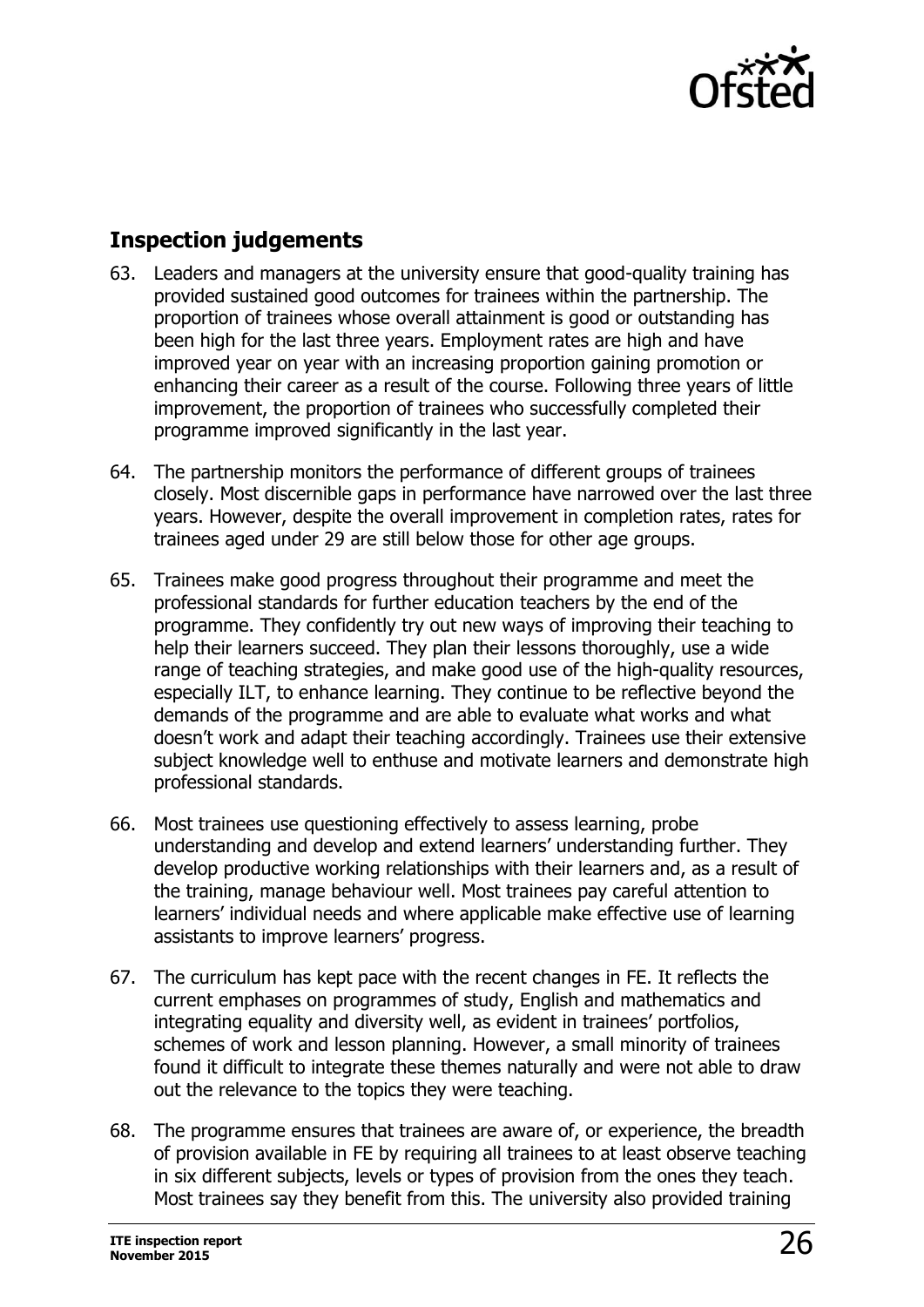

for tutors on the Prevent strategy and radicalisation, which tutors have incorporated into the programme.

- 69. Trainees find the observation of their teaching one of the most valuable components of the course. Trainees use action plans from observations to set clear targets to improve aspects of their teaching, which help them make rapid progress. Managers have put effective moderation arrangements in place to ensure the consistency of judgements in observations by scrutinising a proportion of observation records and undertaking joint lesson observations with tutors. The evaluations of the strengths and weaknesses of trainees' lessons are accurate. Assessment practice is good. Assignment briefs are clear and link well to the professional standards in FE. Assignments are well marked and tutors provide useful developmental feedback for trainees to improve their work. To ensure consistency, university staff responsible for quality moderate a sample of marked work at different points in the year.
- 70. The partnership provides good support for trainees throughout the programme. Many trainees face personal barriers to the successful completion of the course and tutors and mentors offer sensitive and professional support to help them to stay on the programme. Trainees value highly the subject-specific support they receive from mentors, for instance in discussing their assignments and using them as a sounding board for developing new ideas and activities for teaching. Those trainees who require it also receive good support and help in completing academic writing tasks, provided by both university and college tutors. A few trainees spoke highly of this support and said that they would not have completed the course without it.
- 71. The university has extended the support provided to trainees in the first year after qualification. All former trainees benefit from dedicated mentors who monitor and support them in achieving the targets agreed at the end of their training. The university has also extended the access former trainees have to the university's resources for a further year and has put on a suite of training events which they are encouraged to attend.
- 72. The university provides outstanding leadership and management. It has created a very strong collaborative partnership that has a shared vision and commitment to providing excellent training for teachers in the lifelong learning sector. The university's extensive links with educational institutions and employers, combined with the research expertise of their staff, are harnessed to ensure that the curriculum meets the needs of local and regional employers well.
- 73. The partnership demonstrates its commitment to excellence through its rigorous quality assurance arrangements. All partners undergo an in-depth review every two years that results in a report with detailed recommendations for improvement. The programme director holds termly meetings with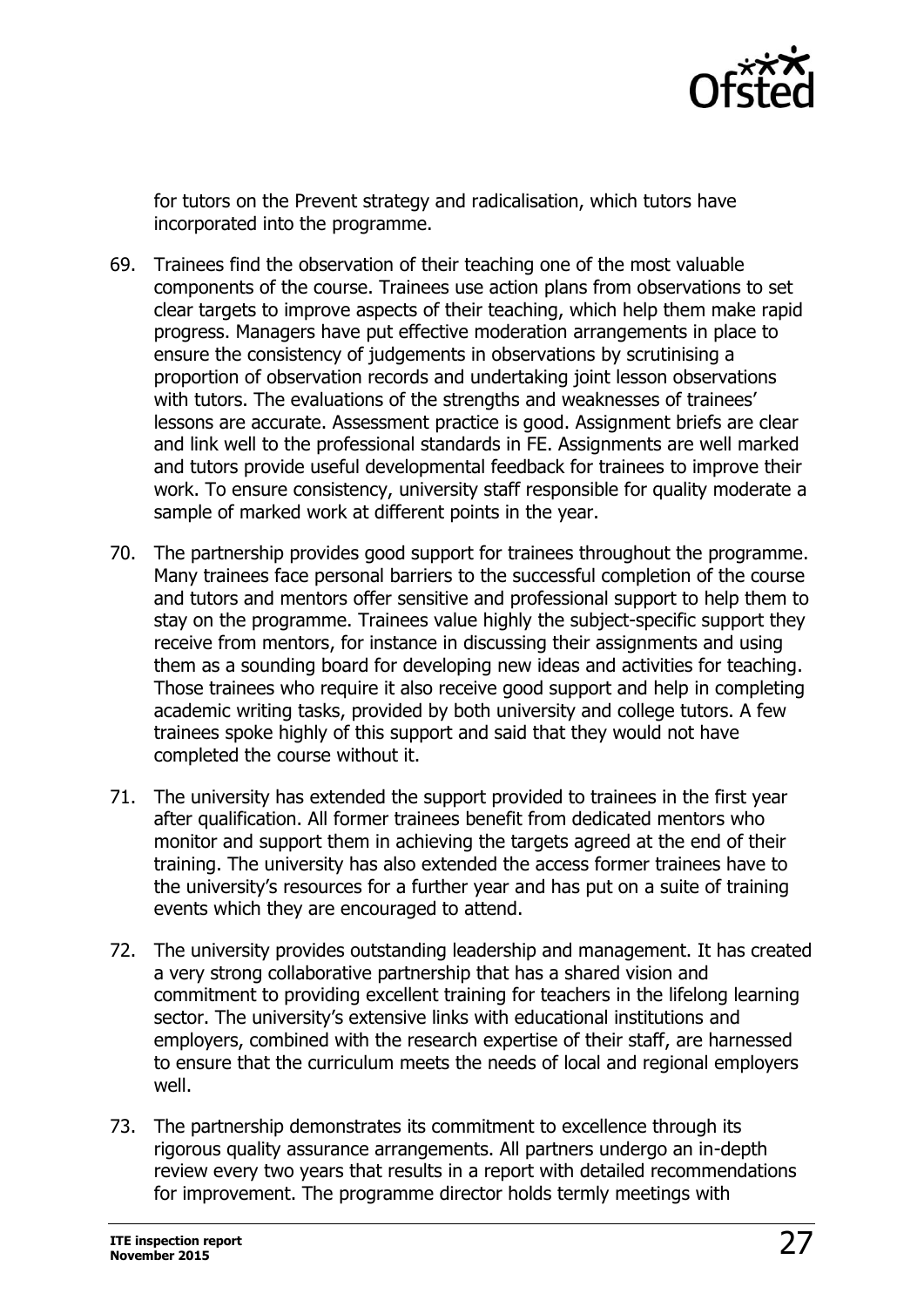

individual partners to check on the progress of each individual trainee. These visits focus particularly well on trainees at risk and interventions are agreed to ensure that they remain on the programme. Additionally, the partnership has termly meetings to monitor the quality of provision. These result in clear actions for improvement. Partners also use these meetings to discuss and share practice around common issues they face. Partners value highly the sharing of good practice and the quick and positive response of the university to their concerns and feedback.

- 74. The partnership's self-evaluation is an honest and self-critical document which informs a detailed improvement plan that managers monitor closely to drive forward improvement. Managers use information extremely well to analyse trainees' outcomes in great detail. These are well analysed by setting, start dates, age, gender, ethnicity and disability. Any discrepancies in performance form part of the improvement plan and are closely monitored. Trainee views are well incorporated into improvement planning. However, the arrangements for mentors to contribute formally to the partnership's quality improvement planning are less well developed.
- 75. The recruitment and selection process is highly effective and well managed. All trainees have excellent subject knowledge and expertise and appropriate qualifications at the start of the course. Around half of all trainees have a vocational background and the initial assessment is careful to identify whether trainees might need some additional support for the academic demands of the programme. The university and partner colleges offer very good academic support to those who need it. As a result, there is little difference between the attainment of trainees regardless of academic or vocational background. The partnership is fully compliant with all aspects of the ITT framework and criteria and has effective safeguarding practices in place.
- 76. Leaders and managers across the partnership have a clear and ambitious vision for the programme. They have sustained good provision for a number of years and have recently shown strong determination to secure outstanding provision. They have increased the pace of change and are continually seeking better ways to provide the best possible programme for trainees to achieve their potential and contribute fully to developments in the lifelong learning sector. The personnel, resources and systems that are now in place provide an excellent capacity for the partnership to improve.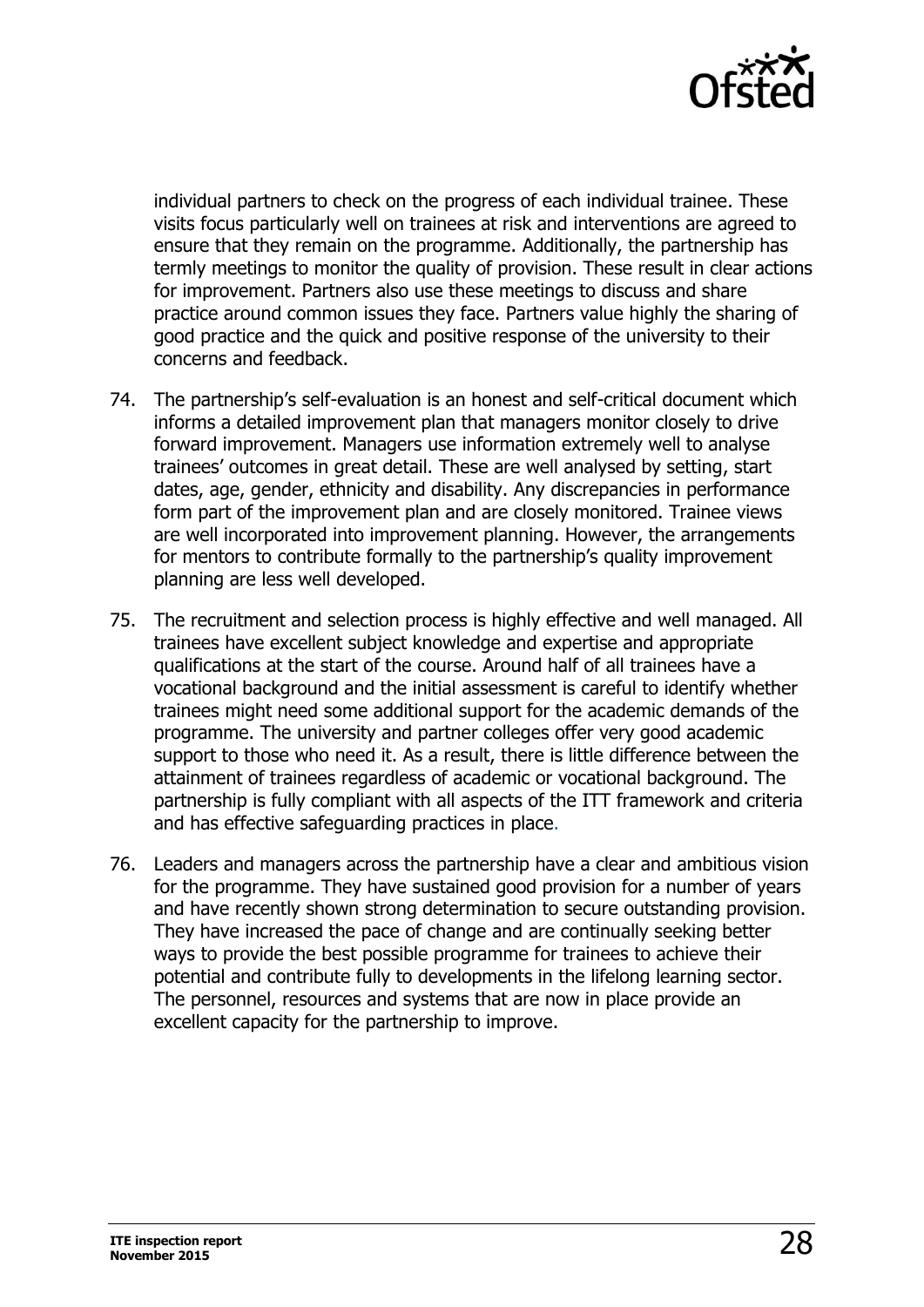

## **Annex: Partnership colleges**

The partnership includes the following colleges:

City College Coventry, Coventry Heart of Worcestershire College, Redditch Henley College Coventry, Coventry Herefordshire and Ludlow College, Hereford Loughborough College, Loughborough North Warwickshire and Hinckley College, Nuneaton New College Nottingham, Nottingham Northampton College, Northampton Stratford-upon-Avon College, Stratford-upon-Avon Warwickshire College, Leamington Spa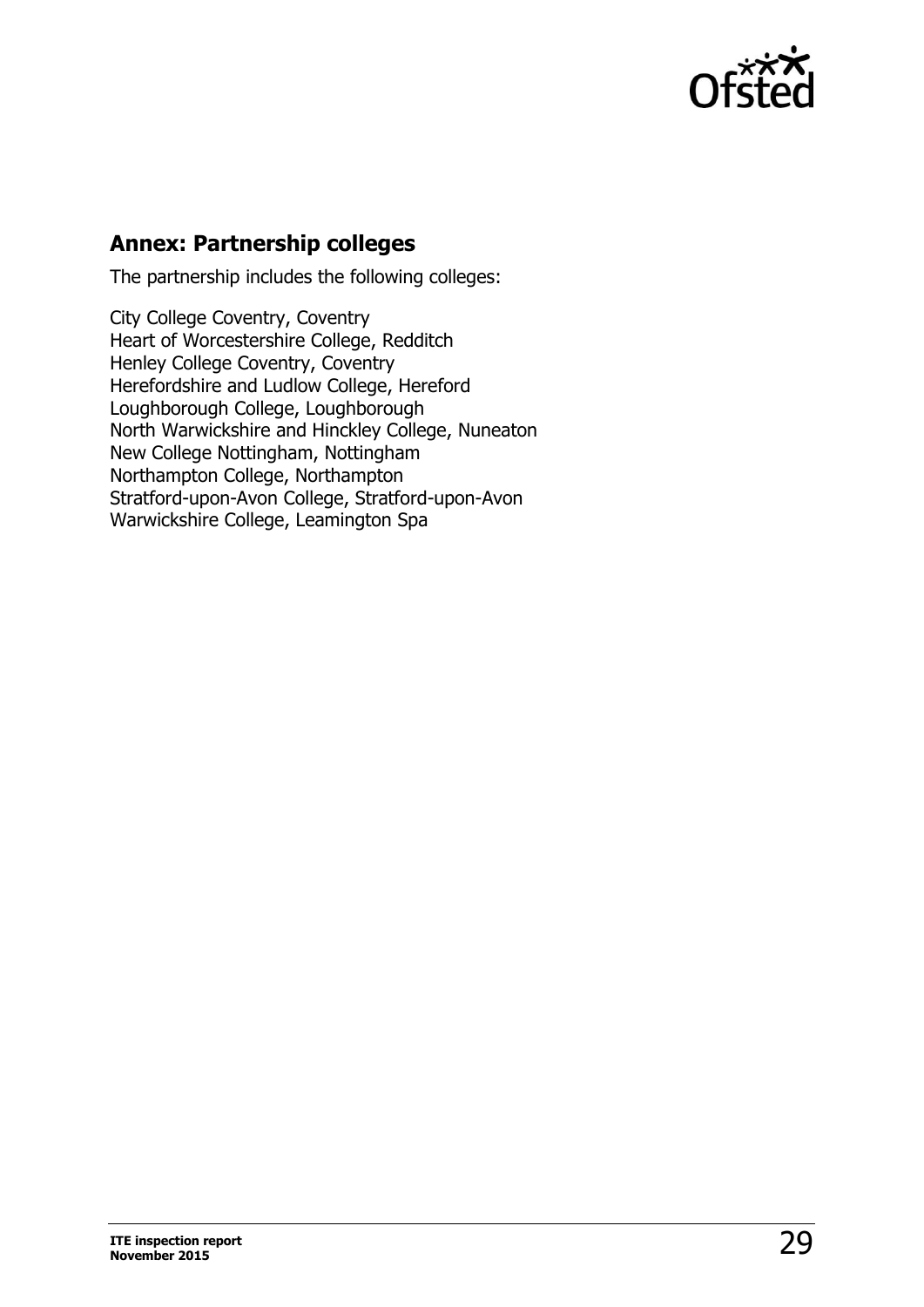

## **ITE partnership details**

Unique reference number Inspection number Inspection dates Stage 1 Stage 2 Lead inspector Type of ITE partnership Phases provided Date of previous inspection Previous inspection report

70081 10004342-2 8–10 June 2015 9–11 November 2015 Gwen Coates, Her Majesty's Inspector Multi-phase HEI EYITT, primary, secondary, FE 10–14 May 2010 **[http://reports.ofsted.gov.uk/](http://reports.ofsted.gov.uk/inspection-reports/find-inspection-report/provider/ELS/70081)**

Provider address

University of Warwick, Coventry CV4 7AL